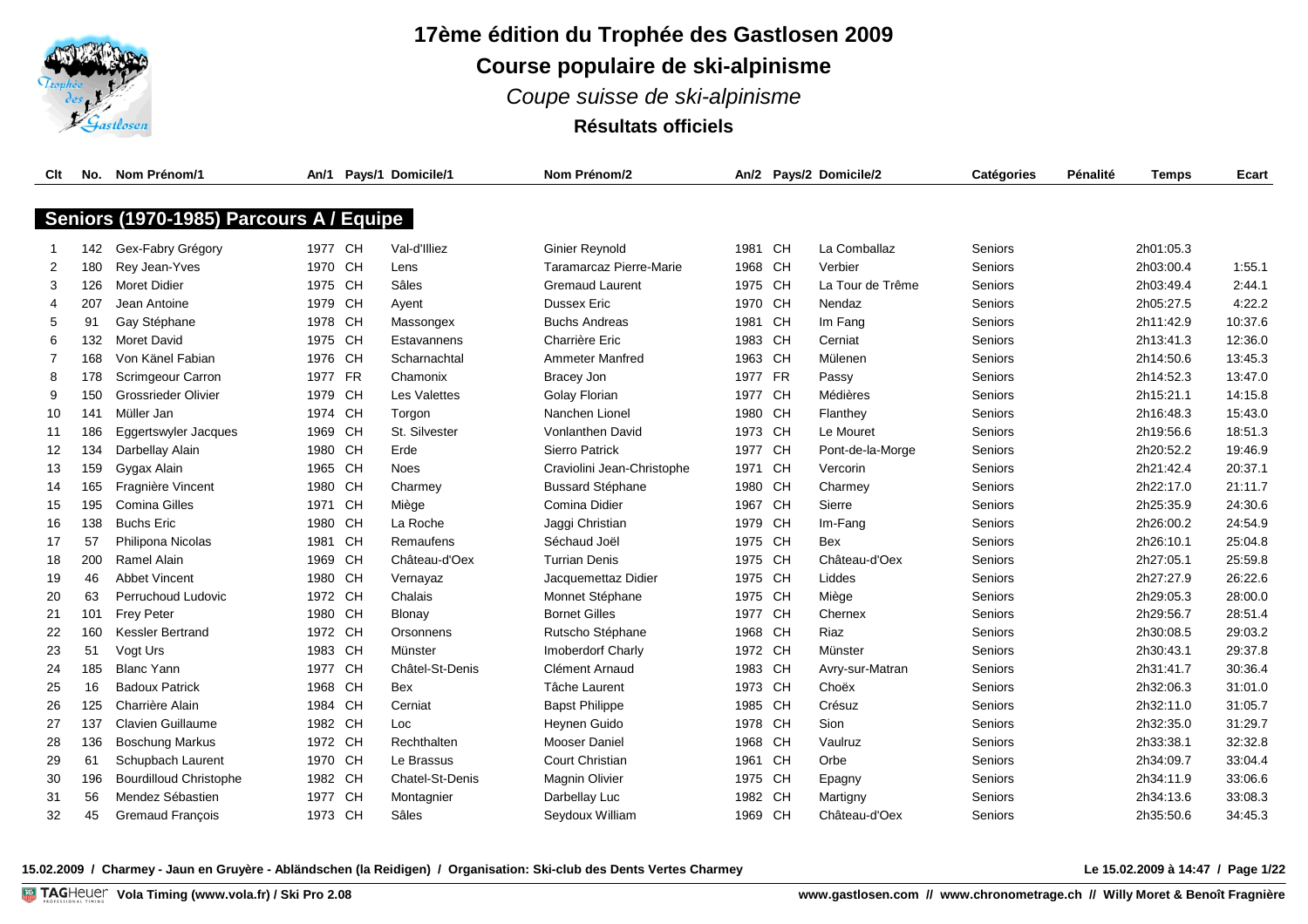## **17ème édition du Trophée des Gastlosen 2009 Course populaire de ski-alpinisme** *Coupe suisse de ski-alpinisme*

**Résultats officiels**

| Clt | No.            | Nom Prénom/1                 | An/1    |           | Pays/1 Domicile/1    | Nom Prénom/2             |         |           | An/2 Pays/2 Domicile/2 | Catégories | Pénalité | Temps     | Ecart   |
|-----|----------------|------------------------------|---------|-----------|----------------------|--------------------------|---------|-----------|------------------------|------------|----------|-----------|---------|
| 33  | 68             | Gattone Sylvain              | 1976 FR |           | La Balme de Sillingy | <b>Bocquet Ghislain</b>  | 1976 FR |           | <b>Metz Tessy</b>      | Seniors    |          | 2h36:41.6 | 35:36.3 |
| 34  | 76             | Morier Janry                 | 1981    | CH        | Château-d'Oex        | Rossier Alain            | 1979 CH |           | Rossinière             | Seniors    |          | 2h37:30.6 | 36:25.3 |
| 35  | 96             | Voeffray Julien              | 1981    | CH        | Torgon               | Mariaux Christian        | 1977 CH |           | Torgon                 | Seniors    |          | 2h39:10.9 | 38:05.6 |
| 36  | 109            | Dreyer Marc                  | 1968 FR |           | Bois d'Amont         | <b>Coudurier Olivier</b> | 1971    | <b>FR</b> | Pringy                 | Seniors    |          | 2h40:16.6 | 39:11.3 |
| 37  | 158            | Balduchelli Yan              | 1979 CH |           | Martigny-Croix       | De Lattre Christophe     | 1961    | <b>CH</b> | Chesières              | Seniors    |          | 2h40:27.5 | 39:22.2 |
| 38  | 81             | Mathys Jean-Marc             | 1982 CH |           | Ollon                | Thomi Michaël            | 1980 CH |           | Marnand                | Seniors    |          | 2h40:31.8 | 39:26.5 |
| 39  | 163            | <b>Follonier Maurice</b>     | 1964 CH |           | Mase                 | Beytrison Jose           | 1981    | CH        | Mase                   | Seniors    |          | 2h40:43.1 | 39:37.8 |
| 40  | 86             | Favre Sébastien              | 1970 CH |           | <b>Bulle</b>         | <b>Schuwey Philippe</b>  | 1969 CH |           | Le Mouret              | Seniors    |          | 2h40:45.9 | 39:40.6 |
| 41  | 20             | Ody Damien                   | 1971 CH |           | Sorens               | <b>Claude Berset</b>     | 1968 CH |           | Gumefens               | Seniors    |          | 2h40:53.5 | 39:48.2 |
| 42  | 140            | <b>Willisch Roger</b>        | 1976 CH |           | Täsch                | Imboden Alexander        | 1988 CH |           | Täsch                  | Seniors    |          | 2h40:57.7 | 39:52.4 |
| 43  | 24             | <b>Robadey Serge</b>         | 1970 CH |           | Enney                | <b>Vuichard Nicolas</b>  | 1979 CH |           | Grattavache            | Seniors    |          | 2h43:04.2 | 41:58.9 |
| 44  | 175            | Hugo Reinhold                | 1972 CH |           | Volketswil           | Grand Benno              | 1971 CH |           | Susten                 | Seniors    |          | 2h43:16.2 | 42:10.9 |
| 45  | 23             | Penet Manu                   | 1983 CH |           | <b>Bramois</b>       | Fournier Lucien          | 1982 CH |           | Sion                   | Seniors    |          | 2h44:41.2 | 43:35.9 |
| 46  | 144            | <b>Christian Biffiger</b>    | 1972 CH |           | Glis                 | Luis Escher              | 1961    | CH        | Termen                 | Seniors    |          | 2h44:47.6 | 43:42.3 |
| 47  | 75             | Joye Hervé                   | 1964 CH |           | <b>Blonay</b>        | <b>Dumas Gilles</b>      | 1970 CH |           | <b>Blonay</b>          | Seniors    |          | 2h45.14.4 | 44:09.1 |
| 48  | 120            | Charbonnet Jean-Daniel       | 1965 CH |           | Basse -Nendaz        | Fournier Christophe      | 1971    | CH        | Basse-Nendaz           | Seniors    |          | 2h45:44.6 | 44:39.3 |
| 49  | 103            | Fatnassi Malik               | 1984    | <b>CH</b> | Courroux             | Lugrin Armand            | 1984    | CH        | Clarens                | Seniors    |          | 2h45:58.1 | 44:52.8 |
| 50  | 9              | Meixenberger Jérôme          | 1986 CH |           | <b>Nods</b>          | <b>Rollier Brice</b>     | 1982 CH |           | Lignères               | Seniors    |          | 2h47:47.1 | 46:41.8 |
| 51  | 83             | <b>Filliez Nicolas</b>       | 1977 CH |           | Le Châble Vs         | <b>Chambovey Edouard</b> | 1978 CH |           | Collonges              | Seniors    |          | 2h48:30.3 | 47:25.0 |
| 52  | 148            | Rosengren John               | 1979 CH |           | Charmey              | <b>Rouiller Matthias</b> | 1984    | <b>CH</b> | Charmey                | Seniors    |          | 2h49:39.7 | 48:34.4 |
| 53  | 110            | <b>Cotting Bertrand</b>      | 1961    | CH        | Corpataux            | <b>Chofflon Olivier</b>  | 1972 CH |           | Farvagny               | Seniors    |          | 2h49:42.7 | 48:37.4 |
| 54  | 100            | <b>Giller David</b>          | 1972 CH |           | Marsens              | Pugin Christophe         | 1974 CH |           | Riaz                   | Seniors    |          | 2h49:50.6 | 48:45.3 |
| 55  | 197            | Imboden Jonas                | 1979 CH |           | St. Niklaus          | Imboden Ivan             | 1973 CH |           | St. Niklaus            | Seniors    |          | 2h50:02.5 | 48:57.2 |
| 56  | 98             | Sudan Olivier                | 1975 CH |           | <b>Bulle</b>         | Fragnière Cédric         | 1976 CH |           | <b>Bulle</b>           | Seniors    |          | 2h50:12.8 | 49:07.5 |
| 57  | 170            | Lecoultre Frédéric           | 1973 CH |           | Givrins              | Lecoultre Nicolas        | 1975 CH |           | <b>Duillier</b>        | Seniors    |          | 2h50:19.2 | 49:13.9 |
| 58  | 188            | Willa Roland                 | 1971 CH |           | Glis                 | Zenklusen Philipp        | 1975 CH |           | Glis                   | Seniors    |          | 2h50:25.7 | 49:20.4 |
| 59  | 92             | Fragnière Patrick            | 1985 CH |           | Charmey              | Scyboz Yan               | 1987 CH |           | Charmey                | Seniors    |          | 2h50:34.9 | 49:29.6 |
| 60  | 152            | <b>Brodard Damien</b>        | 1971 CH |           | La Roche             | Jordan Dominique         | 1970 CH |           | La Roche               | Seniors    |          | 2h51:25.2 | 50:19.9 |
| 61  | 169            | Hugon Freddy                 | 1972 CH |           | Martigny-Croix       | <b>Berra Pascal</b>      | 1969    | <b>CH</b> | Troistorrents          | Seniors    |          | 2h52:13.5 | 51:08.2 |
| 62  | 191            | Ding Samuel                  | 1986 CH |           | La Roche             | Slinger Marc             | 1978 DK |           | Corminboeuf            | Seniors    |          | 2h53:49.0 | 52:43.7 |
| 63  | $\overline{7}$ | Gonus Alain                  | 1973 CH |           | Sierre               | <b>Bourdin Olivier</b>   | 1972 CH |           | Sion                   | Seniors    |          | 2h55:33.5 | 54:28.2 |
| 64  | 146            | <b>Hegel Martial</b>         | 1977 CH |           | Jongny               | Duhigg Brett             | 1970 CH |           | Vevey                  | Seniors    |          | 2h56:05.8 | 55:00.5 |
| 65  | 10             | Pasche Cécile                | 1974    | CH        | Maracon              | <b>Morlet Vincent</b>    | 1979    | <b>CH</b> | Saillon                | Seniors    |          | 2h56:49.8 | 55:44.5 |
| 66  | 95             | Kelly Hugh                   | 1971    | CH        | Leysin               | <b>Taylor Tim</b>        | 1969    | <b>CH</b> | Leysin                 | Seniors    |          | 2h57:20.6 | 56:15.3 |
| 67  | 62             | Rouiller Jacques             | 1974 CH |           | Rossens              | Bourqui Benoît           | 1974    | <b>CH</b> | Henens                 | Seniors    |          | 2h57:27.1 | 56:21.8 |
| 68  | 105            | <b>Hippenstiel Christian</b> | 1978    | <b>CH</b> | Thun                 | Wyer Stefan              | 1965    | <b>CH</b> | Spiez                  | Seniors    |          | 2h58:01.3 | 56:56.0 |
| 69  | $\mathbf{1}$   | Genre Philippe               | 1965 CH |           | Gland                | Wicht Gaétan             | 1981 CH |           | <b>Bulle</b>           | Seniors    |          | 2h58:04.8 | 56:59.5 |

**15.02.2009 / Charmey - Jaun en Gruyère - Abländschen (la Reidigen) / Organisation: Ski-club des Dents Vertes Charmey Le 15.02.2009 à 14:47 / Page 2/22**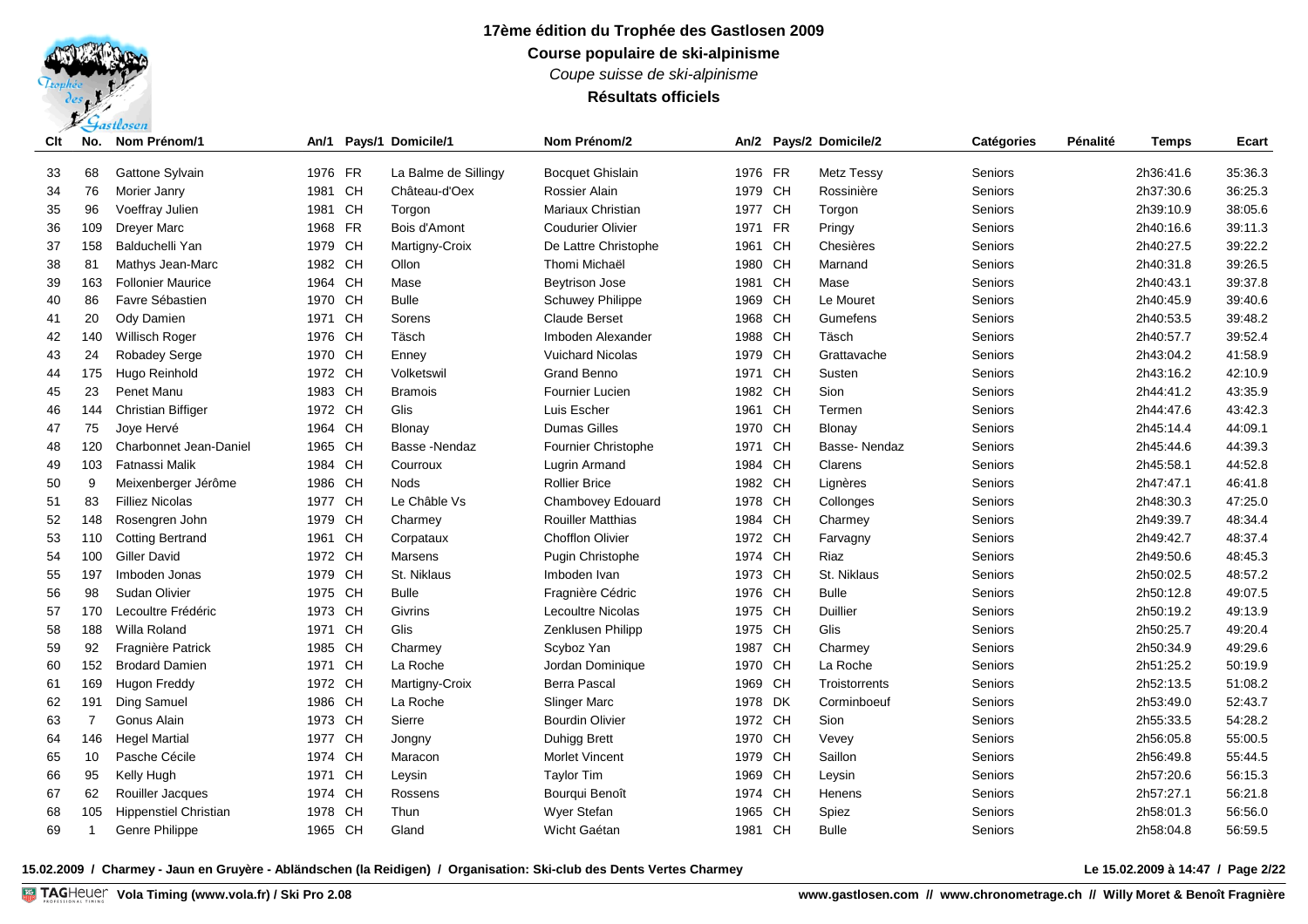*Coupe suisse de ski-alpinisme*

## **Résultats officiels**

| Clt | No. | Nom Prénom/1              | An/1    |           | Pays/1 Domicile/1 | Nom Prénom/2              |         |           | An/2 Pays/2 Domicile/2 | Catégories     | Pénalité | <b>Temps</b> | <b>Ecart</b> |
|-----|-----|---------------------------|---------|-----------|-------------------|---------------------------|---------|-----------|------------------------|----------------|----------|--------------|--------------|
| 70  | 112 | De Preux Pierre-Jean      | 1975 CH |           | <b>Bramois</b>    | <b>Imobersteg Gary</b>    | 1987    | <b>CH</b> | Lens                   | Seniors        |          | 2h58:25.4    | 57:20.1      |
| 71  | 104 | <b>Currat Yann</b>        | 1973 CH |           | Giffers           | <b>Limat Eric</b>         | 1973 CH |           | Onnens                 | Seniors        |          | 2h58:53.4    | 57:48.1      |
| 72  | 118 | <b>Cordey David</b>       | 1975    | CH        | <b>Bottens</b>    | <b>Bessire David</b>      | 1975    | <b>CH</b> | Penthéréaz             | Seniors        |          | 2h59:45.6    | 58:40.3      |
| 73  | 55  | <b>Bovet Nicolas</b>      | 1972 CH |           | Estavannens       | Jungo Christophe          | 1971    | <b>CH</b> | <b>Bulle</b>           | Seniors        |          | 3h00:06.7    | 59:01.4      |
| 74  | 80  | Noverraz Adrien           | 1969    | <b>CH</b> | Morges            | Noverraz Pierre-Alain     | 1970    | <b>CH</b> | Aubonne                | Seniors        |          | 3h00:14.7    | 59:09.4      |
| 75  | 177 | <b>Villard Eric</b>       | 1979    | CH        | Châtel-St - Denis | Grandjean Armand          | 1971    | <b>CH</b> | Albeuve                | Seniors        |          | 3h01:03.5    | 59:58.2      |
| 76  | 202 | <b>Buchs Jean-Marc</b>    | 1971    | <b>CH</b> | Villars-sur-Glâne | Reis José                 | 1962    | <b>CH</b> | Apples                 | Seniors        |          | 3h03:04.6    | 1h01:59.3    |
| 77  | 164 | Kornacker Olivier         | 1971    | <b>FR</b> | Hartmannswiller   | <b>Ewig Gilles</b>        | 1968    | <b>FR</b> | Ranspach               | Seniors        |          | 3h03:30.2    | 1h02:24.9    |
| 78  | 17  | <b>Fallet Mathieu</b>     | 1982 CH |           | Vollèges          | Salamin Stéphane          | 1980    | <b>CH</b> | Muraz                  | Seniors        |          | 3h04:16.5    | 1h03:11.2    |
| 79  | 71  | Dumoulin Christophe       | 1972 CH |           | Saviese           | <b>Broccard Stéphane</b>  | 1969    | <b>CH</b> | Conthey                | Seniors        |          | 3h04:31.6    | 1h03:26.3    |
| 80  | 149 | Schouwey Jean-Claude      | 1971 CH |           | Wallenried        | <b>Gremaud Christophe</b> | 1972 CH |           | Courtepin              | Seniors        |          | 3h04:53.9    | 1h03:48.6    |
| 81  | 89  | <b>Bruttin Christophe</b> | 1971 CH |           | La Cure           | Favre Jean-Maurice        | 1964    | <b>CH</b> | <b>Riddes</b>          | Seniors        |          | 3h04:56.7    | 1h03:51.4    |
| 82  | 79  | <b>Ethenoz Stephane</b>   | 1969 CH |           | Carrouge (vd)     | <b>Rey George</b>         | 1978 CH |           | Vionnaz                | Seniors        |          | 3h05:15.0    | 1h04:09.7    |
| 83  | 209 | <b>Schemel Florian</b>    | 1970 CH |           | Satigny           | Arnold Marc               | 1962 CH |           | Vesenaz                | Seniors        |          | 3h05:25.3    | 1h04:20.0    |
| 84  | 192 | Savoy Jean-Francois       | 1962 CH |           | Villars-S-Glâne   | <b>Brique Vincent</b>     | 1975 CH |           | Corminboeuf            | Seniors        |          | 3h05:47.0    | 1h04:41.7    |
| 85  | 31  | Morard Cédric             | 1974 CH |           | Réchy             | Aymon Pascal              | 1971    | <b>CH</b> | St-Léonard             | Seniors        |          | 3h06:43.5    | 1h05:38.2    |
| 86  | 128 | Imobersteg Sevan          | 1982    | CH        | Lens              | <b>Fardel Stany</b>       | 1973    | <b>CH</b> | Sion                   | Seniors        |          | 3h06:49.6    | 1h05:44.3    |
| 87  | 145 | Maradan Alexander         | 1974 CH |           | Plasselb          | Philipona Marc            | 1970    | <b>CH</b> | Rechthalten            | Seniors        |          | 3h07:10.7    | 1h06:05.4    |
| 88  | 153 | <b>Ecoffey Sylvain</b>    | 1983 CH |           | Hauteville        | <b>Grand Marc</b>         | 1985    | <b>CH</b> | Semsales               | Seniors        |          | 3h07:56.7    | 1h06:51.4    |
| 89  | 32  | Haas Romain               | 1971 CH |           | Villars-sur-Glâne | <b>Edmond Kolly</b>       | 1957    | <b>CH</b> | Ependes                | <b>Seniors</b> |          | 3h09:07.5    | 1h08:02.2    |
| 90  | 60  | Pasche Jacques            | 1978    | CH        | Maracon           | Renaud Jean-Marie         | 1972 FR |           | La Tour                | Seniors        |          | 3h09:35.6    | 1h08:30.3    |
| 91  | 59  | Fragnière Nicolas         | 1981    | CH        | Lessoc            | Fragnière Marc            | 1978    | <b>CH</b> | Lessoc                 | <b>Seniors</b> |          | 3h10:31.6    | 1h09:26.3    |
| 92  | 22  | <b>Genoud Nicolas</b>     | 1972 CH |           | Fiaugères         | Progin Jacky              | 1973    | <b>CH</b> | La Verrerie            | Seniors        |          | 3h10:42.2    | 1h09:36.9    |
| 93  | 36  | Mensi Mounir              | 1979    | <b>CH</b> | Coppet            | Rousselot Loïc            | 1977    | CH        | Glion                  | Seniors        |          | 3h11:51.8    | 1h10:46.5    |
| 94  | 143 | Zamofing Benoît           | 1974 CH |           | <b>Ecuvillens</b> | <b>Zamofing Dominique</b> | 1972    | <b>CH</b> | Posieux                | Seniors        |          | 3h12:05.0    | 1h10:59.7    |
| 95  | 74  | Pharisa Armelle           | 1977 CH |           | <b>Broc</b>       | <b>Rey Alain</b>          | 1982 CH |           | Oulens-s-Lucens        | Seniors        |          | 3h12:42.4    | 1h11:37.1    |
| 96  | 154 | Garin Stéphane            | 1982 CH |           | Semsales          | Alain Fazan               | 1978 CH |           | Le Brassus             | Seniors        |          | 3h13:34.8    | 1h12:29.5    |
| 97  | 39  | <b>Maillard Christian</b> | 1972 CH |           | Sorens            | Macheret André            | 1970    | CH        | Le Bry                 | Seniors        |          | 3h13:43.2    | 1h12:37.9    |
| 98  | 40  | <b>Rieder Vincent</b>     | 1971 CH |           | Les Paccots       | <b>Brunet Frédéric</b>    | 1970    | <b>CH</b> | St-Légier              | Seniors        |          | 3h14:12.2    | 1h13:06.9    |
| 99  | 84  | <b>Desarzens Gregory</b>  | 1981    | CH        | Epesses           | <b>Desarzens Nicolas</b>  | 1980    | <b>CH</b> | Vufflens-le-Château    | Seniors        |          | 3h15:02.7    | 1h13:57.4    |
| 100 | 87  | Roos Damien               | 1977 CH |           | Ecuvillens        | <b>Spycher Fabrice</b>    | 1978 CH |           | Matran                 | Seniors        |          | 3h15:26.3    | 1h14:21.0    |
| 101 | 190 | Jordan Christophe         | 1978 CH |           | Le Levron         | Sierro François-Xavier    | 1987    | CH        | Euseigne               | Seniors        |          | 3h15:51.9    | 1h14:46.6    |
| 102 | 116 | <b>Morel Charles</b>      | 1965    | CH        | La Tour-de-Trême  | Seydoux Malik             | 1973    | <b>CH</b> | <b>Bulle</b>           | Seniors        |          | 3h16:09.5    | 1h15:04.2    |
| 103 | 182 | Habegger Etienne          | 1980    | CH        | Moudon            | Favre Guy                 | 1975    | <b>CH</b> | <b>Bretonnières</b>    | Seniors        |          | 3h16:24.2    | 1h15:18.9    |
| 104 | 139 | Messori Yann              | 1985    | CH        | Les Avants        | Fellay Christian          | 1964    | <b>CH</b> | <b>Trois-Torrents</b>  | Seniors        |          | 3h16:40.5    | 1h15:35.2    |
| 105 | 162 | <b>Huber Patrick</b>      | 1976    | <b>CH</b> | Lutry             | Wilhelm Christophe        | 1965    | CH        | Lausanne               | Seniors        |          | 3h16:45.7    | 1h15:40.4    |
| 106 | 193 | <b>Cornut Alain</b>       | 1972 CH |           | St-Léaier         | <b>Berdoz Martial</b>     | 1971 CH |           | Blonav                 | Seniors        |          | 3h16:55.5    | 1h15:50.2    |

**15.02.2009 / Charmey - Jaun en Gruyère - Abländschen (la Reidigen) / Organisation: Ski-club des Dents Vertes Charmey Le 15.02.2009 à 14:47 / Page 3/22**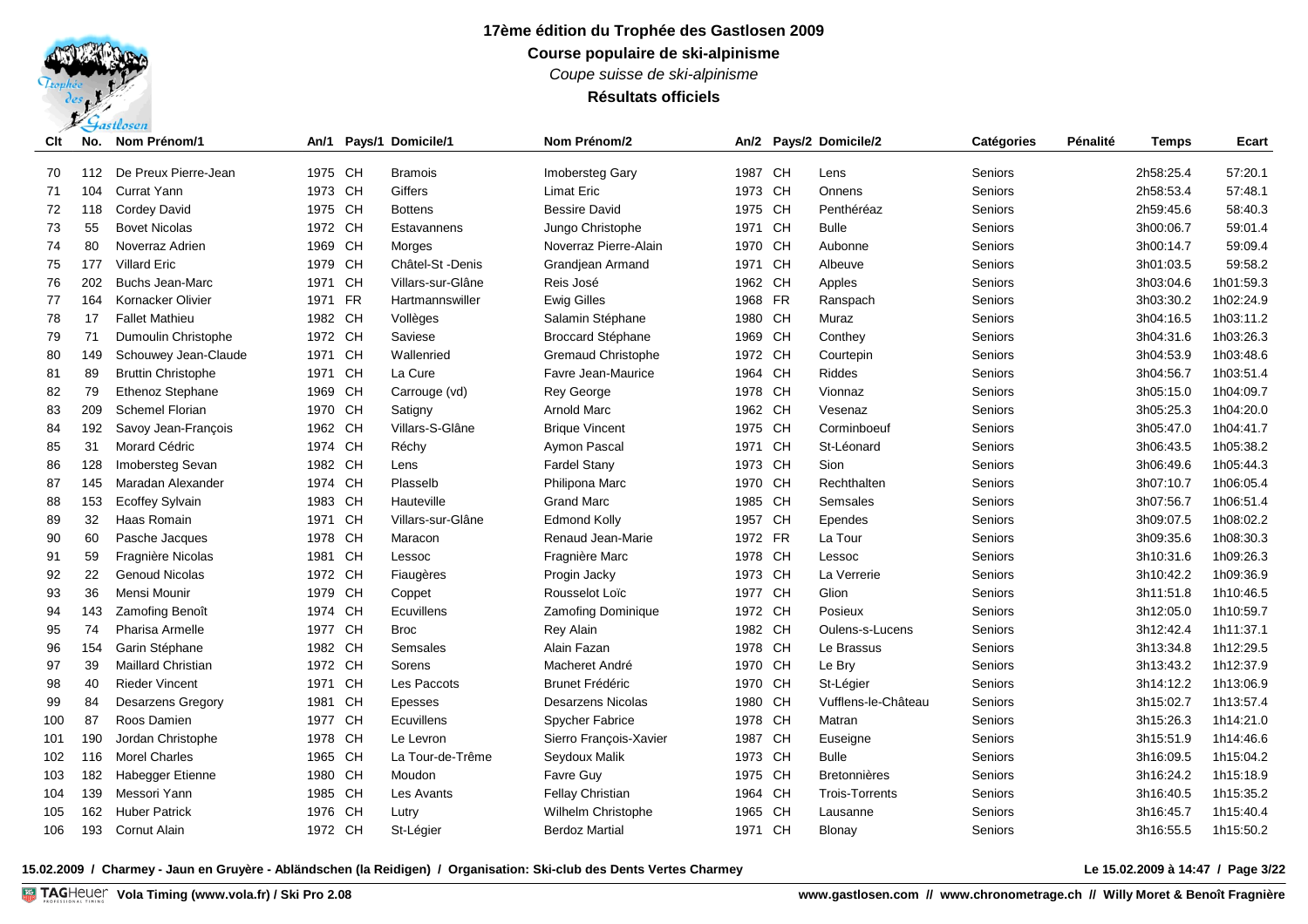*Coupe suisse de ski-alpinisme*

## **Résultats officiels**

| Clt | No.            | Nom Prénom/1               | An/1    |           | Pays/1 Domicile/1      | Nom Prénom/2                |         |           | An/2 Pays/2 Domicile/2 | Catégories | Pénalité | Temps     | Ecart     |
|-----|----------------|----------------------------|---------|-----------|------------------------|-----------------------------|---------|-----------|------------------------|------------|----------|-----------|-----------|
| 107 | 108            | <b>Meylan Patrick</b>      | 1970 CH |           | Le Sentier             | Miranda Henrique            | 1970 CH |           | Le Brassus             | Seniors    |          | 3h16:58.9 | 1h15:53.6 |
| 108 | 35             | <b>Riposi Patrick</b>      | 1969    | CH        | Leysin                 | <b>Blanchard Patric</b>     | 1972 CH |           | Leysin                 | Seniors    |          | 3h17:13.3 | 1h16:08.0 |
| 109 | 115            | Joye Stéphane              | 1974 CH |           | Marsens                | Corminboeuf Xavier          | 1978 CH |           | Grandvillard           | Seniors    |          | 3h17:21.1 | 1h16:15.8 |
| 110 | 97             | <b>Girod Bernard</b>       | 1956    | CH        | Confignon              | <b>Girod Bertrand</b>       | 1980    | <b>CH</b> | Confignon              | Seniors    |          | 3h17:28.3 | 1h16:23.0 |
| 111 | 172            | <b>Martinson Catherine</b> | 1962 CH |           | Fribourg               | Mooser Alexandre            | 1973    | <b>CH</b> | Sorens                 | Seniors    |          | 3h17:34.7 | 1h16:29.4 |
| 112 | 43             | Althaus Stéphane           | 1972 CH |           | Glion                  | Feuz Jose                   | 1969    | <b>CH</b> | <b>Bex</b>             | Seniors    |          | 3h17:43.6 | 1h16:38.3 |
| 113 | 49             | Vogel Nicolas              | 1959 CH |           | Clarens                | Corthésy Yves               | 1973    | <b>CH</b> | Epalinges              | Seniors    |          | 3h17:46.7 | 1h16:41.4 |
| 114 | 19             | Perraudin Hugo             | 1979    | CH        | Verbier                | Darbellay Antoine           | 1980    | <b>CH</b> | Verbier                | Seniors    |          | 3h18:36.2 | 1h17:30.9 |
| 115 | 183            | <b>Schaer Marc-Antoine</b> | 1970 CH |           | Lignières              | Egli Daniel                 | 1967    | CH        | Peseux                 | Seniors    |          | 3h18:41.7 | 1h17:36.4 |
| 116 | 67             | Waeber Christophe          | 1971    | CH        | St-Légier              | Roulin Jean-Luc             | 1966    | <b>CH</b> | Villarlod              | Seniors    |          | 3h18:55.5 | 1h17:50.2 |
| 117 | 70             | Laine Stéphane             | 1971 FR |           | Les Hôpitaux-Neufs     | Courvoisier Stéphane        | 1966 CH |           | Orbe                   | Seniors    |          | 3h19:04.7 | 1h17:59.4 |
| 118 | 94             | Bruchez Jean-Baptiste      | 1982 CH |           | Fully                  | <b>Bueche Grégory</b>       | 1980 CH |           | Les Evouettes          | Seniors    |          | 3h19:19.8 | 1h18:14.5 |
| 119 | 82             | <b>Bonvin Dominique</b>    | 1971 CH |           | Ayent                  | Ebener Jean Romain          | 1960 CH |           | Grimisuat              | Seniors    |          | 3h20:27.8 | 1h19:22.5 |
| 120 | 88             | <b>Ruffieux Benoît</b>     | 1984 CH |           | Cerniat                | Kolly Lucien                | 1986 CH |           | Hauteville             | Seniors    |          | 3h20:39.2 | 1h19:33.9 |
| 121 | 106            | Morerod Joël               | 1980    | CH        | Les Diablerets         | Jaccard Brian               | 1981    | <b>CH</b> | Les Diablerets         | Seniors    |          | 3h20:42.1 | 1h19:36.8 |
| 122 | 30             | <b>Courtin Richard</b>     | 1973 CH |           | Châtel sur Montsalvens | <b>Beraud Patrick</b>       | 1966    | <b>CH</b> | Grandvillard           | Seniors    |          | 3h21:33.2 | 1h20:27.9 |
| 123 | 65             | Rinaldi Igor               | 1968    | CH        | Veytaux                | Rudaz David                 | 1972 CH |           | Echallens              | Seniors    |          | 3h22:19.5 | 1h21:14.2 |
| 124 | 29             | Piasenta Gaël              | 1984 CH |           | Fribourg               | <b>Chatton Nils</b>         | 1982 CH |           | Troistorrents          | Seniors    |          | 3h22:24.0 | 1h21:18.7 |
| 125 | 113            | Göldi Philipp              | 1983 CH |           | Oberönz                | Von Allmen Markus           | 1967    | <b>CH</b> | <b>Bern</b>            | Seniors    |          | 3h22:26.1 | 1h21:20.8 |
| 126 | 119            | Matti Jean-Claude          | 1960    | <b>CH</b> | Rougemont              | Saugy Ivan                  | 1971    | <b>CH</b> | Rougemont              | Seniors    |          | 3h22:35.4 | 1h21:30.1 |
| 127 | 161            | Marchon Sébastien          | 1980    | <b>CH</b> | Riaz                   | <b>Murith Fabrice</b>       | 1981    | <b>CH</b> | <b>Bulle</b>           | Seniors    |          | 3h23:28.4 | 1h22:23.1 |
| 128 | 127            | <b>Barras Sylviane</b>     | 1961    | CH        | <b>Broc</b>            | <b>Barras Anthony</b>       | 1985    | <b>CH</b> | <b>Broc</b>            | Seniors    |          | 3h23:36.0 | 1h22:30.7 |
| 129 | 203            | Voisard Philippe           | 1967    | CH        | Attalens               | Lainé Tanguy                | 1973    | <b>CH</b> | Lausanne 26            | Seniors    |          | 3h23:56.3 | 1h22:51.0 |
| 130 | 69             | <b>Vuichard Gilles</b>     | 1988    | CH        | Semsales               | <b>Brodard Antoine</b>      | 1976 CH |           | Hauteville             | Seniors    |          | 3h24:07.1 | 1h23:01.8 |
| 131 | 6              | Bapst José                 | 1973 CH |           | Pont-la-Ville          | <b>Bapst Eric</b>           | 1971    | <b>CH</b> | Pont-la-Ville          | Seniors    |          | 3h24:10.3 | 1h23:05.0 |
| 132 | 44             | Bétrisey Yvan              | 1974 CH |           | Ayent                  | <b>Zufferey Yannik</b>      | 1973 CH |           | Genève                 | Seniors    |          | 3h25:11.7 | 1h24:06.4 |
| 133 | 166            | <b>Stettler Yves</b>       | 1980    | CH        | Verbier                | Chastellain Victoria        | 1975 CH |           | Crissier               | Seniors    |          | 3h25:17.8 | 1h24:12.5 |
| 134 | 28             | <b>Balet Philippe</b>      | 1967 CH |           | Arbaz                  | <b>Favennec Pierre-Yves</b> | 1978 CH |           | Fully                  | Seniors    |          | 3h25:20.3 | 1h24:15.0 |
| 135 | 124            | Wegelin Christophe         | 1944 CH |           | Morges                 | Mignot Cédric               | 1972 CH |           | St-Georges             | Seniors    |          | 3h25:44.1 | 1h24:38.8 |
| 136 | 85             | Dougoud Mischa             | 1973 CH |           | Gumefens               | Michaud Jean-Charles        | 1962 CH |           | Vauderens              | Seniors    |          | 3h26:02.1 | 1h24:56.8 |
| 137 | 54             | <b>Bochud Alain</b>        | 1971    | CH        | Romont                 | <b>Umbehr Marc</b>          | 1963    | <b>CH</b> | Lausanne               | Seniors    |          | 3h26:11.0 | 1h25:05.7 |
| 138 | 37             | <b>Bressoud Hilaire</b>    | 1971    | CH        | Troistorrents          | <b>Farquet Christophe</b>   | 1964    | <b>CH</b> | Le Levron              | Seniors    |          | 3h26:24.0 | 1h25:18.7 |
| 139 | 77             | Genoud Christophe          | 1971    | <b>CH</b> | Marsens                | <b>Macherel David</b>       | 1976 CH |           | Fribourg               | Seniors    |          | 3h28:33.2 | 1h27:27.9 |
| 140 | 133            | <b>Tercier Christophe</b>  | 1970 CH |           | Riaz                   | <b>Bapst Christophe</b>     | 1969 CH |           | <b>Bulle</b>           | Seniors    |          | 3h28:56.8 | 1h27:51.5 |
| 141 | $\overline{2}$ | Scyboz Pierre              | 1971    | CH        | Morlon                 | Chassot Frédéric            | 1974    | <b>CH</b> | Marly                  | Seniors    |          | 3h29:36.8 | 1h28:31.5 |
| 142 | 171            | Jacquier Cédric            | 1978    | <b>CH</b> | Vernayaz               | Décaillet Guillaume         | 1973    | <b>CH</b> | Salvan                 | Seniors    |          | 3h30:20.5 | 1h29:15.2 |
| 143 | 25             | <b>Michel Mathias</b>      | 1979 CH |           | St-Triphon             | <b>Dind Nicolas</b>         | 1982 CH |           | Grandvaux              | Seniors    |          | 3h30:23.5 | 1h29:18.2 |

**15.02.2009 / Charmey - Jaun en Gruyère - Abländschen (la Reidigen) / Organisation: Ski-club des Dents Vertes Charmey Le 15.02.2009 à 14:47 / Page 4/22**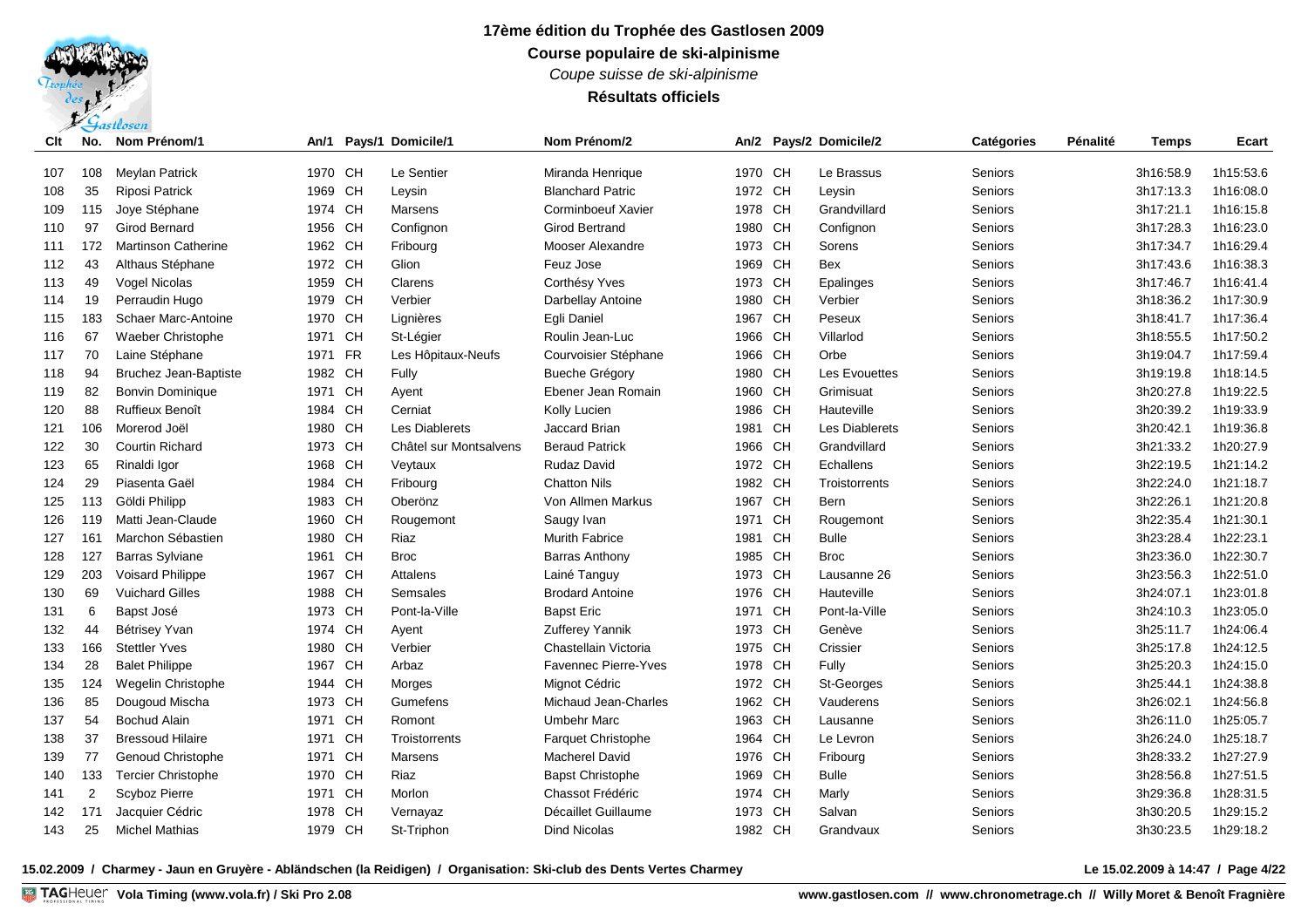*Coupe suisse de ski-alpinisme*

## **Résultats officiels**

| Clt | No.            | Nom Prénom/1                |         |           | An/1 Pays/1 Domicile/1 | Nom Prénom/2              |         |           | An/2 Pays/2 Domicile/2 | Catégories     | Pénalité | <b>Temps</b> | Ecart     |
|-----|----------------|-----------------------------|---------|-----------|------------------------|---------------------------|---------|-----------|------------------------|----------------|----------|--------------|-----------|
| 144 | 15             | Musy Pierre                 | 1978 CH |           | La Roche               | Challande Jacques         | 1962 CH |           | La Roche               | <b>Seniors</b> |          | 3h30:52.7    | 1h29:47.4 |
| 145 | 53             | Jeanneret Bernard           | 1973 CH |           | Marsens                | Neuenschwander Raphaël    | 1979 CH |           | Domdidier              | Seniors        |          | 3h34:05.2    | 1h32:59.9 |
| 146 | 208            | Racine Hugues               | 1969 CH |           | La Neuveville          | <b>Bonjour Renaud</b>     | 1971 CH |           | La Neuveville          | Seniors        |          | 3h34:29.2    | 1h33:23.9 |
| 147 | 38             | <b>Bessard Vincent</b>      | 1977    | <b>CH</b> | Fully                  | <b>Villettaz Karine</b>   | 1974    | CH        | Leytron                | Seniors        |          | 3h35:11.4    | 1h34:06.1 |
| 148 | 129            | <b>Collaud Olivier</b>      | 1976    | CH        | La Tour-de-Treme       | Gachoud Frédéric          | 1966    | CH        | Pont                   | Seniors        |          | 3h35:48.5    | 1h34:43.2 |
| 149 | 42             | Bouvier Jean Philippe       | 1979    | <b>FR</b> | Thonon les Bains       | <b>Fillard Christophe</b> | 1963    | <b>FR</b> | Sciez                  | Seniors        |          | 3h36:09.3    | 1h35:04.0 |
| 150 | 5              | <b>Dostriche Nicolas</b>    | 1980    | <b>CH</b> | Daillot                | Moret Fabien              | 1975 CH |           | Liddes                 | Seniors        |          | 3h36:49.9    | 1h35:44.6 |
| 151 | 206            | <b>Moret Pierre</b>         | 1981    | <b>CH</b> | La Rogivue             | Fragnière Nicolas         | 1982 CH |           | Sâles                  | Seniors        |          | 3h38:23.2    | 1h37:17.9 |
| 152 | 130            | <b>Renaud Bertrand</b>      | 1974 CH |           | Kerzres                | <b>Binet Nicolas</b>      | 1977 CH |           | Vaux Et Chantegrue     | Seniors        |          | 3h38:53.3    | 1h37:48.0 |
| 153 | 26             | Knoepfli Damien             | 1979 CH |           | Lucens                 | Baertschi Pascal          | 1980 CH |           | Lucens                 | Seniors        |          | 3h40:41.5    | 1h39:36.2 |
| 154 | 184            | Chassot André               | 1970 CH |           | Treyvaux               | <b>Frick Rainer</b>       | 1961 CH |           | Vuisternens-En-Ogoz    | Seniors        |          | 3h41:22.0    | 1h40:16.7 |
| 155 | 201            | <b>Cruchaud Yvan</b>        | 1966 CH |           | Lausanne               | Magnin Cédric             | 1972 CH |           | Villargiroud           | Seniors        |          | 3h41:33.3    | 1h40:28.0 |
| 156 | 198            | <b>Berset Nathalie</b>      | 1977 CH |           | Autigny                | Hochmann Marc             | 1978 CH |           | Vésenaz                | Seniors        |          | 3h43:36.8    | 1h42:31.5 |
| 157 | 189            | Raemy Guy                   | 1973 CH |           | Ferreyres              | Maillard Frédéric         | 1987 CH |           | Moiry                  | Seniors        |          | 3h45:20.7    | 1h44:15.4 |
| 158 | 111            | <b>Masson Laurent</b>       | 1976    | <b>CH</b> | Chernex                | <b>Chevalley Martial</b>  | 1976 CH |           | Chexbres               | Seniors        |          | 3h46:01.0    | 1h44:55.7 |
| 159 | 156            | <b>Freymond Didier</b>      | 1971 CH |           | Tatroz                 | Monnier Jacques           | 1961 CH |           | <b>Boussens</b>        | Seniors        |          | 3h46:14.4    | 1h45:09.1 |
| 160 | 99             | <b>Duchatel Benoit</b>      | 1985    | <b>FR</b> | Eteaux                 | Ballu Jérome              | 1972 FR |           | Mieussy                | Seniors        |          | 3h46:30.4    | 1h45:25.1 |
| 161 | 123            | <b>Brunisholz Julien</b>    | 1983 CH |           | Oberried               | Jugo Bastien              | 1983 CH |           | Bonnefontaine          | Seniors        |          | 3h47:03.7    | 1h45:58.4 |
| 162 | 102            | <b>Vial Vincent</b>         | 1980 CH |           | St-Martin              | <b>Mercanton Patrick</b>  | 1957 CH |           | Palézieux-Village      | Seniors        |          | 3h47:12.6    | 1h46:07.3 |
| 163 | 155            | <b>Benoit Joelle</b>        | 1978 CH |           | Chernex                | Kübler Yves               | 1974    | CH        | La Tour-de-Peilz       | Seniors        |          | 3h49:25.1    | 1h48:19.8 |
| 164 | 147            | Geiser Françoise            | 1972 CH |           | Lausanne               | Crisinel Jérémie          | 1971    | CH        | Rueyres                | Seniors        |          | 3h50:39.6    | 1h49:34.3 |
| 165 | 50             | <b>Buchs Ivan</b>           | 1974 CH |           | Riaz                   | <b>Buchs Mario</b>        | 1965    | CH        | Grandsivaz             | Seniors        |          | 3h52:50.3    | 1h51:45.0 |
| 166 | 167            | <b>Blanc Françoise</b>      | 1955    | CH        | Châtel-St-Denis        | <b>Blanc Matthieu</b>     | 1982 CH |           | Progens                | Seniors        |          | 3h55:37.4    | 1h54:32.1 |
| 167 | 13             | <b>Blanche Nicolas</b>      | 1975 CH |           | Chexbres               | Duc Stéphane              | 1977    | CH        | Châtonnaye             | Seniors        |          | 3h57:21.0    | 1h56:15.7 |
| 168 | 12             | Margueron Joël              | 1978 CH |           | Morlon                 | Godel Christophe          | 1974 CH |           | Villaraboud            | Seniors        |          | 3h57:23.0    | 1h56:17.7 |
| 169 | 181            | <b>Devaud Nicolas</b>       | 1979 CH |           | Le Vaud                | <b>Thorin Fabrice</b>     | 1964 CH |           | Trélex                 | Seniors        |          | 3h59:09.9    | 1h58:04.6 |
| 170 | 66             | <b>Monney David</b>         | 1984 CH |           | Ménières               | Moret Frédéric            | 1985 CH |           | Ménières               | Seniors        |          | 3h59:28.5    | 1h58:23.2 |
| 171 | 8              | <b>Barbey Patrick</b>       | 1966    | CH        | Vuisternens-En-Ogoz    | Fragnière Alexandre       | 1976 CH |           | Gumefens               | Seniors        |          | 3h59:33.4    | 1h58:28.1 |
| 172 | 41             | <b>Bertschy Fred</b>        | 1975 CH |           | Formangueires          | Philiponna Jean-Luc       | 1962 CH |           | Courtaman              | Seniors        |          | 4h02:18.1    | 2h01:12.8 |
| 173 | $\overline{4}$ | Rosado Michel               | 1971 CH |           | Monthey                | Graf René                 | 1974 CH |           | Yverdon                | Seniors        |          | 4h02:50.7    | 2h01:45.4 |
| 174 | 34             | <b>Barbey Jean-François</b> | 1969    | <b>CH</b> | <b>Ecuvillens</b>      | Oberson Stéphane          | 1972 CH |           | Rueyres-St-Laurent     | Seniors        |          | 4h03:23.8    | 2h02:18.5 |
| 175 | 151            | Pugin Stéphane              | 1974 CH |           | <b>Bulle</b>           | Seydoux Stéphane          | 1969 CH |           | Remaufens              | Seniors        |          | 4h04:37.5    | 2h03:32.2 |
| 176 | 187            | Badan Jonathan              | 1982    | CH        | Savigny                | Haldimann Edgar           | 1985 CH |           | Lausanne               | Seniors        |          | 4h05:04.7    | 2h03:59.4 |
| 177 | 48             | <b>Friedli Louis</b>        | 1963 CH |           | Delémont               | Bläuer Alexandre          | 1972 CH |           | Moutier                | Seniors        |          | 4h05:07.0    | 2h04:01.7 |
| 178 | 135            | Noël Roland                 | 1964 CH |           | Crissier               | Leyvraz Julien            | 1981    | CH        | Lausanne               | Seniors        |          | 4h06:02.8    | 2h04:57.5 |
| 179 | 199            | Kolly Frédéric              | 1979    | <b>CH</b> | Le Mouret              | Gross Rose-Marie          | 1961    | <b>CH</b> | Arconciel              | Seniors        |          | 4h07:46.0    | 2h06:40.7 |
| 180 | 33             | <b>Christinet Fabien</b>    | 1980 CH |           | Pampigny               | <b>Labat Matthieu</b>     | 1983 FR |           | Divonne-les-Bains      | Seniors        |          | 4h08:03.1    | 2h06:57.8 |

**15.02.2009 / Charmey - Jaun en Gruyère - Abländschen (la Reidigen) / Organisation: Ski-club des Dents Vertes Charmey Le 15.02.2009 à 14:47 / Page 5/22**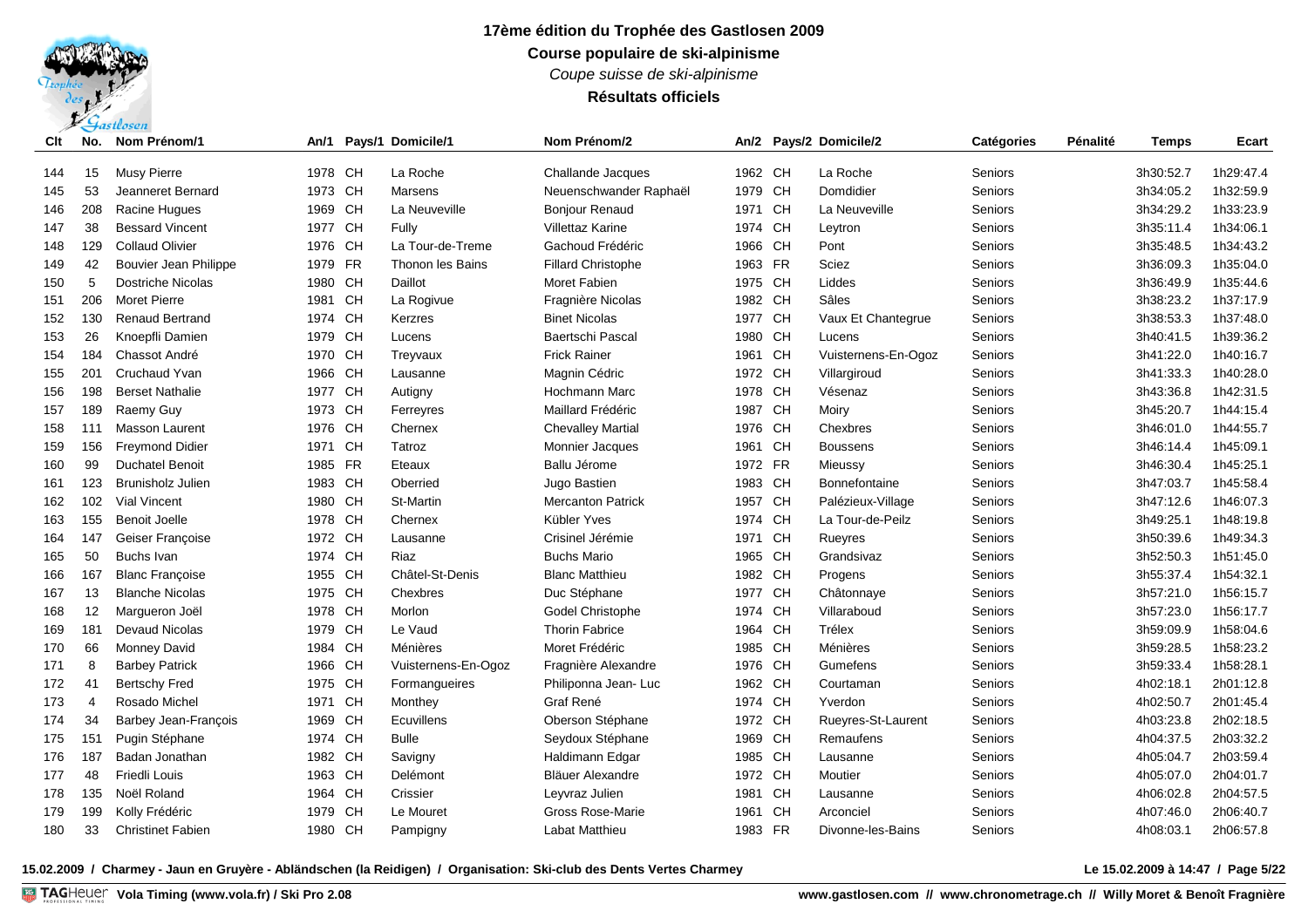*Coupe suisse de ski-alpinisme*

## **Résultats officiels**

| Clt | No. | Nom Prénom/1        |         |      | An/1 Pays/1 Domicile/1 | Nom Prénom/2           |         |    | An/2 Pays/2 Domicile/2            | <b>Catégories</b> | Pénalité | Temps     | <b>Ecart</b> |
|-----|-----|---------------------|---------|------|------------------------|------------------------|---------|----|-----------------------------------|-------------------|----------|-----------|--------------|
|     |     |                     |         |      |                        |                        |         |    |                                   |                   |          |           |              |
| 181 | 73  | Wider Julien        | 1974 CH |      | Fribourg               | <b>Python Olivier</b>  | 1976 CH |    | Romont                            | <b>Seniors</b>    |          | 4h08:38.9 | 2h07:33.6    |
| 182 | 173 | Ferrin Dominique    | 1977 CH |      | Collonges              | Ammann Thomas          | 1969 CH |    | <b>Marsens</b>                    | <b>Seniors</b>    |          | 4h09:36.4 | 2h08:31.1    |
| 183 | 14  | Deillon Jérôme      | 1980 CH |      | Vuarmarens             | Dind Steve             | 1976 CH |    | Corbeyrier                        | <b>Seniors</b>    |          | 4h11:10.2 | 2h10:04.9    |
| 184 | 121 | Magnin Frédéric     | 1972 CH |      | Bulle                  | Sallin André           | 1960 CH |    | Bulle                             | <b>Seniors</b>    |          | 4h11:47.5 | 2h10:42.2    |
| 185 | 205 | Archambault Marc    | 1970 CH |      | Lausanne               | Cardinal Marie-Eve     | 1978 CH |    | Lausanne                          | <b>Seniors</b>    |          | 4h14:46.3 | 2h13:41.0    |
| 186 | 194 | Charrière Nicolas   | 1982 CH |      | Bulle                  | <b>Bonjour Laurent</b> | 1981    | CH | St-Martin                         | <b>Seniors</b>    |          | 4h15.54.3 | 2h14:49.0    |
| 187 | 174 | Salamin Hugues      | 1981    | CH   | Réchy                  | Christen Cynthia       | 1979 CH |    | Chalais                           | <b>Seniors</b>    |          | 4h16:34.4 | 2h15:29.1    |
| 188 | 52  | Virgo François      | 1977    | - CH | Val d'Illiez           | Virgo Alexandre        | 1975 CH |    | Lausanne                          | <b>Seniors</b>    |          | 4h20:07.8 | 2h19:02.5    |
| 189 | 3   | Marty David         | 1979 CH |      | Sion                   | Michaud Jean-Francois  | 1979 CH |    | Sion                              | <b>Seniors</b>    |          | 4h20:41.2 | 2h19:35.9    |
| 190 | 90  | Thürler Michel      | 1979 CH |      | <b>Bulle</b>           | Progin Dominique       | 1980 CH |    | Le Cret-Près-Semsales, le Seniors |                   |          | 4h20:50.9 | 2h19:45.6    |
| 191 | 47  | <b>Python Frank</b> | 1976 CH |      | Fribourg               | Despont Bastien        | 1981 CH |    | Le Mouret                         | <b>Seniors</b>    |          | 4h25:06.3 | 2h24:01.0    |
| 192 | 11  | Parisod Séverine    | 1971    | CH   | Ecublens               | <b>Parisod Daniel</b>  | 1970 CH |    | <b>Ecublens</b>                   | <b>Seniors</b>    |          | 4h27:37.9 | 2h26:32.6    |
| 193 | 117 | Purro Jean-Marc     | 1967 CH |      | La Roche               | Magnin Pascal          | 1970 CH |    | Auboranges                        | Seniors           |          | 4h36:54.2 | 2h35:48.9    |
| 194 | 78  | Andrey Jean-Claude  | 1956 CH |      | Penthalaz              | Messerli Luc           | 1973 CH |    | Daillens                          | <b>Seniors</b>    |          | 4h41:56.6 | 2h40:51.3    |
| 195 | 18  | Jaquerod Claude     | 1976 CH |      | Roche                  | Rev Gaël               | 1976 CH |    | Vionnaz                           | Seniors           |          | 4h58:37.4 | 2h57:32.1    |
| 196 | 176 | Arni Karl Matthias  | 1984 CH |      | Saxon                  | Taramarcaz Gaël        | 1986 CH |    | Sion                              | <b>Seniors</b>    |          | 4h59:49.7 | 2h58:44.4    |

**15.02.2009 / Charmey - Jaun en Gruyère - Abländschen (la Reidigen) / Organisation: Ski-club des Dents Vertes Charmey Le 15.02.2009 à 14:47 / Page 6/22**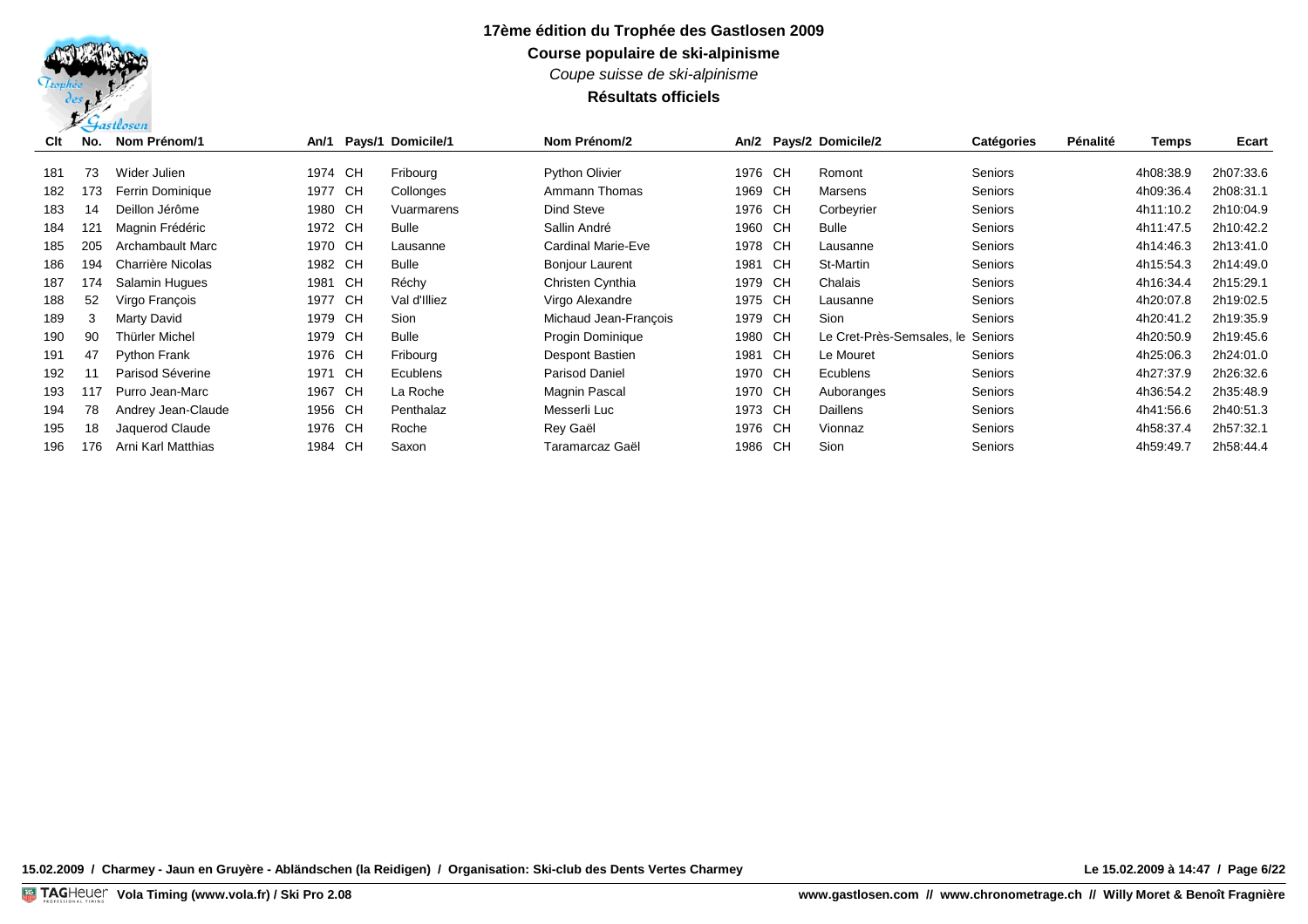

**Course populaire de ski-alpinisme**

*Coupe suisse de ski-alpinisme*

## **Résultats officiels**

| Clt | $\tilde{\phantom{a}}$<br>No. | Nom Prénom/1                            | An/1    |     | Pays/1 Domicile/1        | Nom Prénom/2            |         |      | An/2 Pays/2 Domicile/2 | <b>Catégories</b> | Pénalité | Temps     | Ecart     |
|-----|------------------------------|-----------------------------------------|---------|-----|--------------------------|-------------------------|---------|------|------------------------|-------------------|----------|-----------|-----------|
|     |                              |                                         |         |     |                          |                         |         |      |                        |                   |          |           |           |
|     |                              | Espoirs (1986-1988) Parcours A / Equipe |         |     |                          |                         |         |      |                        |                   |          |           |           |
|     | 592                          | Moret Gilles                            | 1987    | CH. | Sâles                    | Remy Cédric             | 1988 CH |      | Charmey                | <b>Espoirs</b>    |          | 2h20:54.8 |           |
| 2   | 591                          | Pichard Marc                            | 1987 CH |     | Les Diablerets           | Croisier Adrien         | 1988 CH |      | <b>Les Diablerets</b>  | <b>Espoirs</b>    |          | 2h20:58.2 | 3.4       |
| 3   | 596                          | Gabioud Jules-Henri                     | 1987 CH |     | Orsières                 | Delitroz Maxime         | 1988 CH |      | Cries                  | <b>Espoirs</b>    |          | 2h30:31.9 | 9:37.1    |
|     | 593                          | <b>Pitteloud David</b>                  | 1986 CH |     | Vex                      | Gaspoz André            | 1986 CH |      | Euseigne               | <b>Espoirs</b>    |          | 2h53:59.7 | 33:04.9   |
| 5   | 598                          | Joux Lionel                             | 1988 CH |     | Renens                   | Muller Léonard          | 1988 CH |      | Aubonne                | <b>Espoirs</b>    |          | 2h56:59.4 | 36:04.6   |
| 6.  | 594                          | Etter Sylvain                           | 1987 CH |     | Vuadens                  | <b>Vionnet Thierry</b>  | 1986 CH |      | Lessoc                 | Espoirs           |          | 2h57:12.6 | 36:17.8   |
|     | 597                          | Rochat Valentin                         | 1989 CH |     | Charmey                  | <b>Bugnard Nicolas</b>  | 1987 CH |      | Charmey                | <b>Espoirs</b>    |          | 3h07:08.3 | 46:13.5   |
| 8   | 600                          | Caille Fabrice                          | 1987 CH |     | Chavannes-sous-Orsonnens | <b>Perrottet Adrian</b> | 1989 CH |      | La Tour-de-Trême       | <b>Espoirs</b>    |          | 3h20:00.0 | 59:05.2   |
|     | 599                          | <b>Girod Damien</b>                     | 1986 CH |     | Chexbres                 | Assal Marc              | 1987    | - CH | Chexbres               | <b>Espoirs</b>    |          | 3h32:46.7 | 1h11:51.9 |

**15.02.2009 / Charmey - Jaun en Gruyère - Abländschen (la Reidigen) / Organisation: Ski-club des Dents Vertes Charmey Le 15.02.2009 à 14:47 / Page 7/22**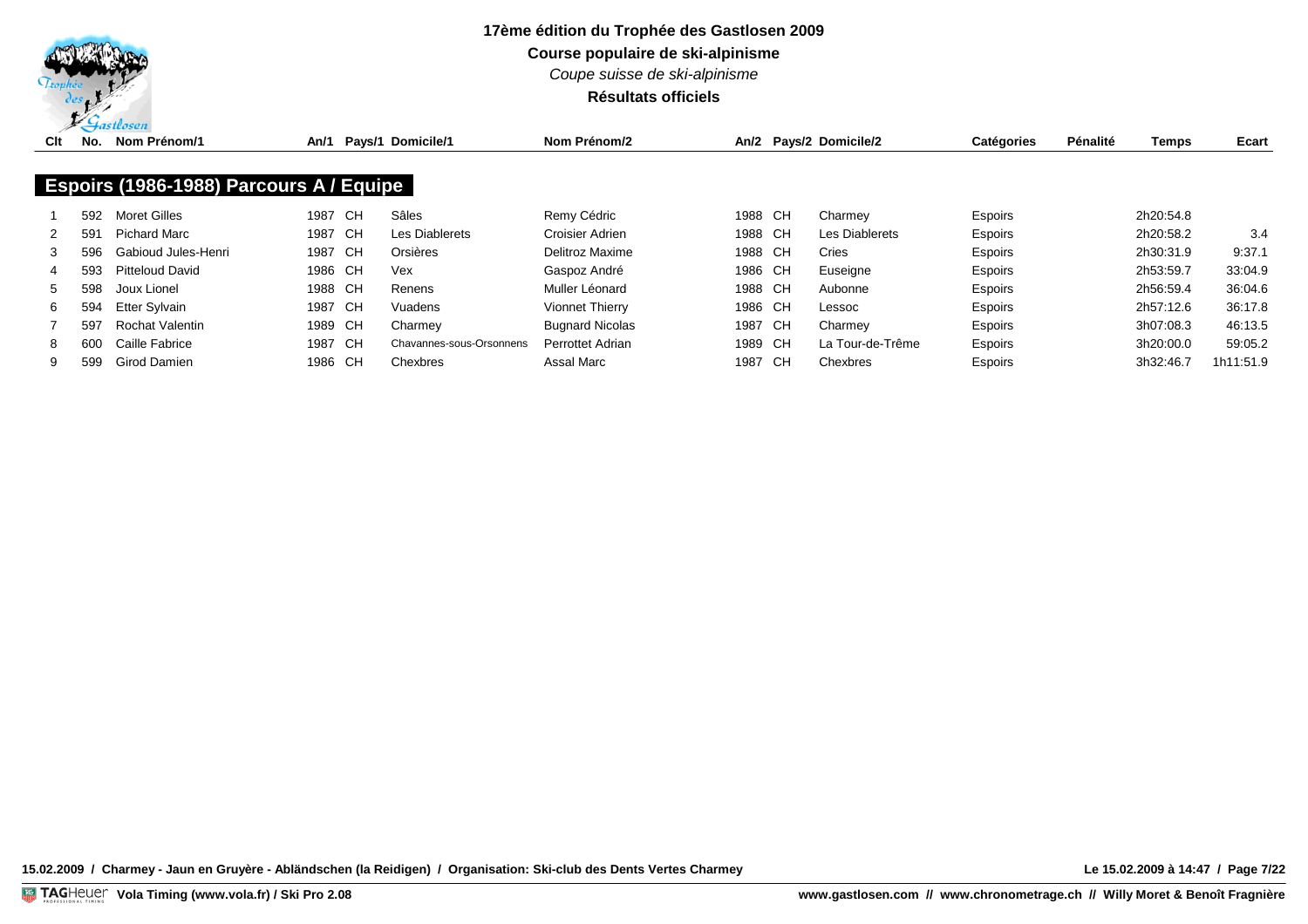

**Course populaire de ski-alpinisme**

*Coupe suisse de ski-alpinisme*

**Résultats officiels**

| Clt | No. | Nom Prénom/1                                   | An/1    |           | Pays/1 Domicile/1 | Nom Prénom/2                 |         |           | An/2 Pays/2 Domicile/2 | <b>Catégories</b> | Pénalité | <b>Temps</b> | Ecart     |
|-----|-----|------------------------------------------------|---------|-----------|-------------------|------------------------------|---------|-----------|------------------------|-------------------|----------|--------------|-----------|
|     |     |                                                |         |           |                   |                              |         |           |                        |                   |          |              |           |
|     |     | Dames (1988 et plus âgées) Parcours A / Equipe |         |           |                   |                              |         |           |                        |                   |          |              |           |
|     | 556 | Pont Combe Séverine                            | 1979 CH |           | Crans-Montana     | <b>Etzensperger Nathalie</b> | 1968 CH |           | Gamsen                 | Dames             |          | 2h23:45.5    |           |
| 2   | 558 | Zimmermann Andrea                              | 1976 CH |           | Vérossaz          | <b>Magnenat Gabrielle</b>    | 1980 CH |           | Vaulion                | Dames             |          | 2h31:44.4    | 7:58.9    |
| 3   | 548 | Berthod-Pellissier Valérie                     | 1977 CH |           | Vex               | Ancay Véronique              | 1970 CH |           | Fully                  | Dames             |          | 2h39:26.1    | 15:40.6   |
| 4   | 540 | Diaque Christine                               | 1964 CH |           | Monthey           | <b>Moret Brigitte</b>        | 1973 CH |           | Châtel-sur-Montsalvens | Dames             |          | 2h47:56.3    | 24:10.8   |
| 5   | 543 | <b>Daucourt Chantal</b>                        | 1966 CH |           | Mollie-Margot     | Vaudan Marie-Jérôme          | 1965 CH |           | Montagnier             | Dames             |          | 2h50:32.5    | 26:47.0   |
| 6   | 544 | <b>Rey Annick</b>                              | 1978 CH |           | Loc               | Luisier Anne-Laure           | 1975 CH |           | Fully                  | Dames             |          | 2h53:02.5    | 29:17.0   |
|     | 546 | <b>Hosner Birgit</b>                           | 1964 CH |           | Cheseaux-Noréaz   | Currat Laéticia              | 1983 CH |           | Le Crêt                | Dames             |          | 3h01:21.2    | 37:35.7   |
| 8   | 545 | <b>Bapst Jeanine</b>                           | 1968    | CH        | Charmey           | Rusca Maroussia              | 1974 CH |           | <b>Bulle</b>           | Dames             |          | 3h05:11.9    | 41:26.4   |
| 9   | 542 | Hammer Simone                                  | 1978 CH |           | Champex-Lac (vs)  | Valterio Nicole              | 1981    | CH        | Champlan (vs)          | Dames             |          | 3h05:19.8    | 41:34.3   |
| 10  | 553 | <b>Arlettaz Christelle</b>                     | 1973 CH |           | Fully             | Jaquet Carine                | 1980    | <b>CH</b> | Fully                  | Dames             |          | 3h06:12.1    | 42:26.6   |
| 11  | 537 | <b>Pernet Coraly</b>                           | 1985 CH |           | Les Diablerets    | Roh Marie-Louise             | 1983 CH |           | Ardon                  | Dames             |          | 3h06:20.8    | 42:35.3   |
| 12  | 552 | Oberson Anne                                   | 1980 CH |           | <b>Bulle</b>      | Beaud Marlène                | 1983 CH |           | Albeuve                | Dames             |          | 3h09:55.1    | 46:09.6   |
| 13  | 547 | Pharisa Fabienne                               | 1969 CH |           | Estavannens       | <b>Cotting Jacqueline</b>    | 1966 CH |           | Vuadens                | Dames             |          | 3h10:52.4    | 47:06.9   |
| 14  | 538 | Haenni Muriel                                  | 1983 CH |           | Marnand           | Mathys Maude                 | 1987 CH |           | Ollon                  | Dames             |          | 3h18:06.3    | 54:20.8   |
| 15  | 534 | <b>Chappalley Marie-Pierre</b>                 | 1965 CH |           | Château d'Oex     | Jaquet Carole                | 1978 CH |           | Riaz                   | Dames             |          | 3h20:24.3    | 56:38.8   |
| 16  | 550 | Lambelet Anne                                  | 1981 CH |           | La Sarraz         | Sommer Sandrine              | 1987    | <b>CH</b> | Vich                   | Dames             |          | 3h26:16.9    | 1h02:31.4 |
| 17  | 536 | <b>Corboud Nicole</b>                          | 1982 CH |           | Epagny            | <b>Cotting Guillaume</b>     | 1989 CH |           | Grandvillard           | Dames             |          | 3h29:18.5    | 1h05:33.0 |
| 18  | 531 | <b>Bonnet Marie</b>                            | 1984 CH |           | Pully             | Moreillon Sandra             | 1984    | <b>CH</b> | Grandvaux              | Dames             |          | 3h41:52.6    | 1h18:07.1 |
| 19  | 561 | Dupasquier Aline                               | 1980 CH |           | Morlon            | André Emmanuelle             | 1977 CH |           | Les Mosses             | Dames             |          | 3h43:05.7    | 1h19:20.2 |
| 20  | 557 | Sudan Rita                                     | 1963 CH |           | Lessoc            | Sallin Elisabeth             | 1956 CH |           | <b>Bulle</b>           | Dames             |          | 3h43:18.3    | 1h19:32.8 |
| 21  | 555 | Jaquet Pierrette                               | 1975 CH |           | <b>Bulle</b>      | <b>Mottier Laurence</b>      | 1963 CH |           | Lessoc                 | Dames             |          | 3h43:20.9    | 1h19:35.4 |
| 22  | 554 | <b>Blanchard Corinne</b>                       | 1967 CH |           | Leysin            | Magnenat Marguerite          | 1956 CH |           | Vaulion                | Dames             |          | 3h46:43.7    | 1h22:58.2 |
| 23  | 535 | Arbellay Marie-Françoise                       | 1961    | <b>CH</b> | Rossens           | <b>Marchon Micheline</b>     | 1968    | <b>CH</b> | Vuisternens-En-Ogoz    | Dames             |          | 3h57:03.2    | 1h33:17.7 |
| 24  | 551 | <b>Emery Christiane</b>                        | 1960 CH |           | Mollie-Margot     | Heller Lene                  | 1974 CH |           | Lausanne               | Dames             |          | 4h00:27.3    | 1h36:41.8 |
| 25  | 533 | Pini Schordoret Fabienne                       | 1972 CH |           | Montreux          | <b>Thomet Lavenex Rachel</b> | 1970 CH |           | Froideville            | Dames             |          | 4h01:23.2    | 1h37:37.7 |
| 26  | 559 | <b>Challande Christine</b>                     | 1953 CH |           | Ferpicloz         | Charrière Monique            | 1953    | <b>CH</b> | Praroman/le Mouret     | Dames             |          | 4h09:09.1    | 1h45:23.6 |
| 27  | 532 | <b>Muller Evelyne</b>                          | 1975 CH |           | Lausanne          | Degrange Nathalie            | 1977 CH |           | Neuchâtel              | Dames             |          | 4h19:24.9    | 1h55:39.4 |

**15.02.2009 / Charmey - Jaun en Gruyère - Abländschen (la Reidigen) / Organisation: Ski-club des Dents Vertes Charmey Le 15.02.2009 à 14:47 / Page 8/22**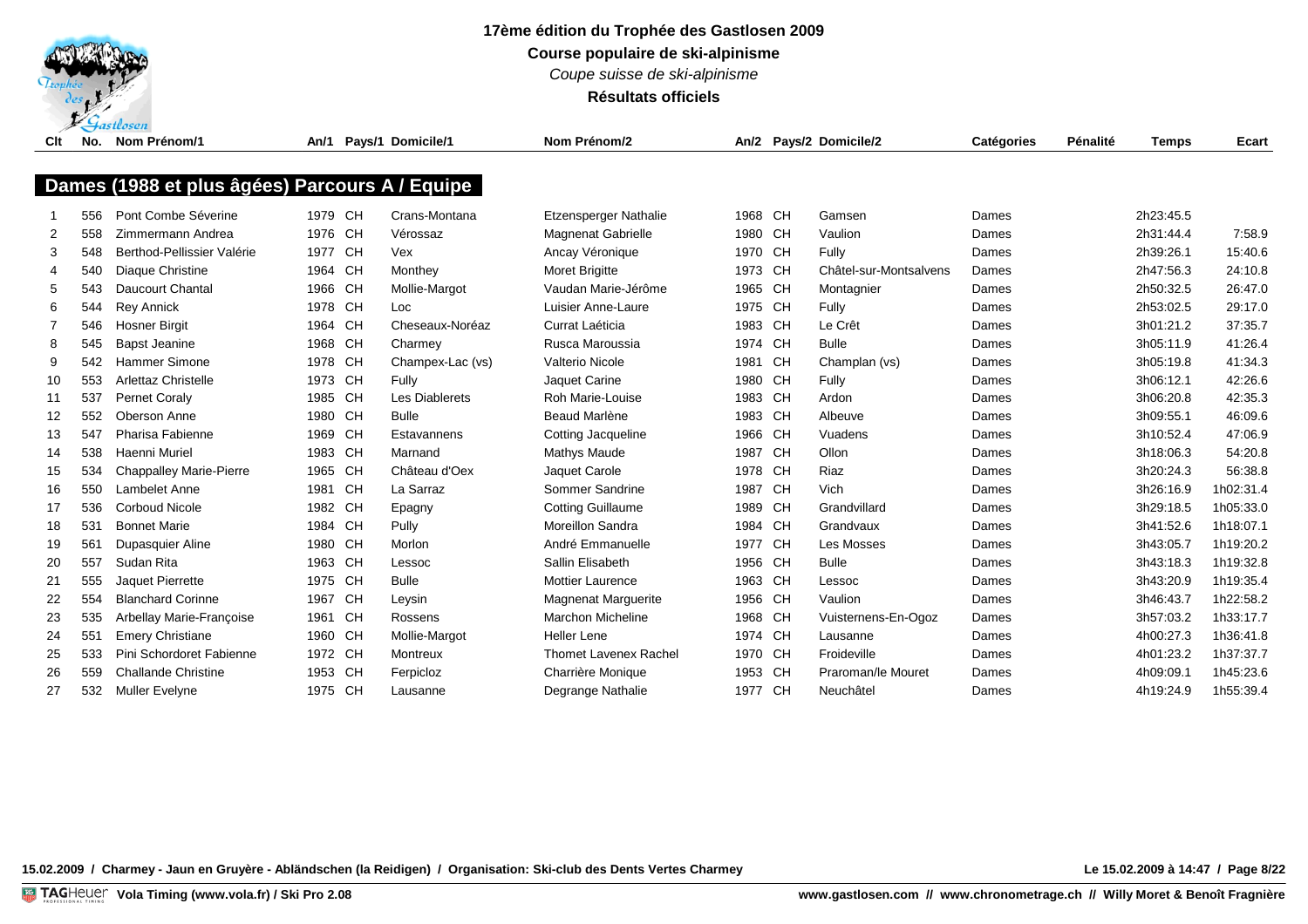

**Course populaire de ski-alpinisme**

*Coupe suisse de ski-alpinisme*

**Résultats officiels**

| Clt | No. | Nom Prénom/1                                | An/1    |           | Pays/1 Domicile/1    | Nom Prénom/2            |         |           | An/2 Pays/2 Domicile/2 | Catégories | Pénalité | <b>Temps</b> | Ecart   |
|-----|-----|---------------------------------------------|---------|-----------|----------------------|-------------------------|---------|-----------|------------------------|------------|----------|--------------|---------|
|     |     |                                             |         |           |                      |                         |         |           |                        |            |          |              |         |
|     |     | Seniors I (1960 - 1969) Parcours A / Equipe |         |           |                      |                         |         |           |                        |            |          |              |         |
|     |     |                                             |         |           |                      |                         |         |           |                        |            |          |              |         |
|     | 417 | Huser Lukas                                 | 1986 CH |           | Goldau               | <b>Elmer Rico</b>       | 1969 CH |           | Elm                    | Seniors I  |          | 2h06:06.1    |         |
| 2   | 398 | Millius Stéphane                            | 1963 CH |           | Vérossaz             | Combe Nicolas           | 1968 CH |           | Dardagny               | Seniors I  |          | 2h09:27.4    | 3:21.3  |
| 3   | 415 | <b>Guillet Nicolas</b>                      | 1968    | CH        | Charmey              | Overney Yvan            | 1969 CH |           | Charmey                | Seniors I  |          | 2h18:22.0    | 12:15.9 |
| 4   | 390 | <b>Thürler Laurent</b>                      | 1968    | CH        | La Tour-de-Trême     | Pache Jean-Claude       | 1965 CH |           | Lussy                  | Seniors I  |          | 2h18:29.5    | 12:23.4 |
| 5   | 408 | Nydegger Beat                               | 1961    | CH        | Schwarzsee           | <b>Thürler Gérard</b>   | 1959 CH |           | Jaun                   | Seniors I  |          | 2h20:05.8    | 13:59.7 |
| 6   | 331 | <b>Isler Patrick</b>                        | 1969    | CH        | Blonay               | <b>Vuadens Marc</b>     | 1964 CH |           | St-Legier              | Seniors I  |          | 2h20:33.4    | 14:27.3 |
| 7   | 380 | Cerutti Sergio                              | 1963    | <b>CH</b> | Les Bioux            | <b>Bally Marc</b>       | 1962 CH |           | Genève                 | Seniors I  |          | 2h22:30.8    | 16:24.7 |
| 8   | 409 | <b>Tannast Ludwig</b>                       | 1969    | <b>CH</b> | Kippel               | Lehner Roby             | 1954 CH |           | Ferden                 | Seniors I  |          | 2h22:52.3    | 16:46.2 |
| 9   | 404 | <b>Bochud Gérard</b>                        | 1965    | <b>CH</b> | Châtel/s/montsalvens | Charrière Nicolas       | 1961 CH |           | Cerniat                | Seniors I  |          | 2h24:32.1    | 18:26.0 |
| 10  | 413 | <b>Bischoff Martin</b>                      | 1966    | CH        | Seelisberg           | <b>Arnold Norbert</b>   | 1963 CH |           | Simplon Dorf           | Seniors I  |          | 2h25:43.5    | 19:37.4 |
| 11  | 359 | Cuennet Jean-François                       | 1961    | CH        | <b>Bulle</b>         | Jaquet Benoît           | 1962 CH |           | La Tour de Trême       | Seniors I  |          | 2h27:52.0    | 21:45.9 |
| 12  | 375 | Imboden Christian                           | 1960 CH |           | Täsch                | Imboden Heinrich        | 1968 CH |           | Zermatt                | Seniors I  |          | 2h28:11.4    | 22:05.3 |
| 13  | 328 | Wenger Grégoire                             | 1964 CH |           | Vétroz               | <b>Comby Daniel</b>     | 1962 CH |           | Saxon                  | Seniors I  |          | 2h28:56.7    | 22:50.6 |
| 14  | 383 | Gilliéron Christophe                        | 1967    | CH        | Morges               | Guilhaume Nicolas       | 1965 CH |           | Zinal                  | Seniors I  |          | 2h31:48.7    | 25:42.6 |
| 15  | 406 | Sermier Luc                                 | 1963    | CH        | Chippis              | Sermier Roland          | 1966 CH |           | Arbaz                  | Seniors I  |          | 2h32:53.1    | 26:47.0 |
| 16  | 343 | Delacoste Jean-Philippe                     | 1968    | CH        | Choëx                | Dal Molin Michel        | 1968 CH |           | Collombey              | Seniors I  |          | 2h35:41.0    | 29:34.9 |
| 17  | 370 | Gutmann Mike                                | 1960    | CH        | St-Légier            | Zbinden Morgan          | 1966 CH |           | <b>Bossonnens</b>      | Seniors I  |          | 2h37:00.3    | 30:54.2 |
| 18  | 339 | Jenny Christian                             | 1966    | CH        | Vandoeuvres          | Sierro Jef              | 1969 CH |           | Goumoens               | Seniors I  |          | 2h39:19.9    | 33:13.8 |
| 19  | 399 | Rama Serge                                  | 1963    | CH        | Martigny             | Perrin Thierry          | 1968 CH |           | Val d'Illiez           | Seniors I  |          | 2h39:59.7    | 33:53.6 |
| 20  | 422 | <b>Balmer Eric</b>                          | 1965    | CH        | Charmey              | Niquille Pascal         | 1963 CH |           | Charmey                | Seniors I  |          | 2h40:18.9    | 34:12.8 |
| 21  | 396 | Büschlen Ueli                               | 1960    | CH        | Därstetten           | Zurbrügg Wilhelm        | 1962 CH |           | Frutigen               | Seniors I  |          | 2h41:34.5    | 35:28.4 |
| 22  | 358 | <b>Hager Didier</b>                         | 1966    | CH        | Lavey-Village        | <b>Rossier Marcel</b>   | 1959 CH |           | Fiaugères              | Seniors I  |          | 2h42:03.0    | 35:56.9 |
| 23  | 382 | <b>Bourguenoud Pierre</b>                   | 1969    | <b>CH</b> | Vaulruz              | <b>Savary Didier</b>    | 1969 CH |           | <b>Bulle</b>           | Seniors I  |          | 2h46:06.4    | 40:00.3 |
| 24  | 400 | <b>Bapst Pascal</b>                         | 1958    | <b>CH</b> | La Roche             | <b>Tinguely Patrick</b> | 1969    | <b>CH</b> | Ferpicloz              | Seniors I  |          | 2h50:52.3    | 44:46.2 |
| 25  | 330 | Gonzalez Sébastien                          | 1969    | <b>CH</b> | Châtel-St-Denis      | Jean-Joseph L'Homme     | 1965 CH |           | Vuadens                | Seniors I  |          | 2h51:00.9    | 44:54.8 |
| 26  | 392 | Barras Jean                                 | 1966    | CH        | Hauteville           | Tornare Jean-Jacques    | 1968 CH |           | Pringy                 | Seniors I  |          | 2h52:45.1    | 46:39.0 |
| 27  | 352 | Saudan Pierre-Alain                         | 1965    | CH        | Châtel-St-Denis      | <b>Bossel François</b>  | 1960 CH |           | Grattavache            | Seniors I  |          | 2h53:39.3    | 47:33.2 |
| 28  | 333 | Dallèves Francis                            | 1968    | <b>CH</b> | Collonges            | Chambovey André         | 1967    | <b>CH</b> | Collonges              | Seniors I  |          | 2h54:09.7    | 48:03.6 |
| 29  | 337 | Nicolet Jean-Claude                         | 1956    | <b>CH</b> | Les Reussilles       | Pozzo Pietro            | 1967    | <b>CH</b> | Le Landeron            | Seniors I  |          | 2h54:21.7    | 48:15.6 |
| 30  | 391 | Sudan Claude                                | 1958    | <b>CH</b> | Villars-S-Mont       | Sudan Antoine           | 1961    | <b>CH</b> | Lessoc                 | Seniors I  |          | 2h54:52.9    | 48:46.8 |
| 31  | 376 | <b>Philpott David</b>                       | 1967    | <b>CH</b> | Puidoux              | Charrière Christian     | 1967    | <b>CH</b> | <b>Bulle</b>           | Seniors I  |          | 2h58:41.1    | 52:35.0 |
| 32  | 403 | Recordon André-Marc                         | 1967    | <b>CH</b> | Salins               | <b>Recordon Steve</b>   | 1991    | <b>CH</b> | <b>Salins</b>          | Seniors I  |          | 2h59:29.5    | 53:23.4 |
| 33  | 369 | Duchatel Christophe                         | 1964    | <b>FR</b> | Eteaux               | <b>Bloch Serge</b>      | 1964    | <b>CH</b> | Evires                 | Seniors    |          | 2h59:50.0    | 53:43.9 |
| 34  | 340 | Nadig Bruno                                 | 1966 CH |           | Mels                 | <b>Gantner Markus</b>   | 1965 CH |           | Sargans                | Seniors I  |          | 3h03:25.8    | 57:19.7 |
|     |     |                                             |         |           |                      |                         |         |           |                        |            |          |              |         |

**15.02.2009 / Charmey - Jaun en Gruyère - Abländschen (la Reidigen) / Organisation: Ski-club des Dents Vertes Charmey Le 15.02.2009 à 14:47 / Page 9/22**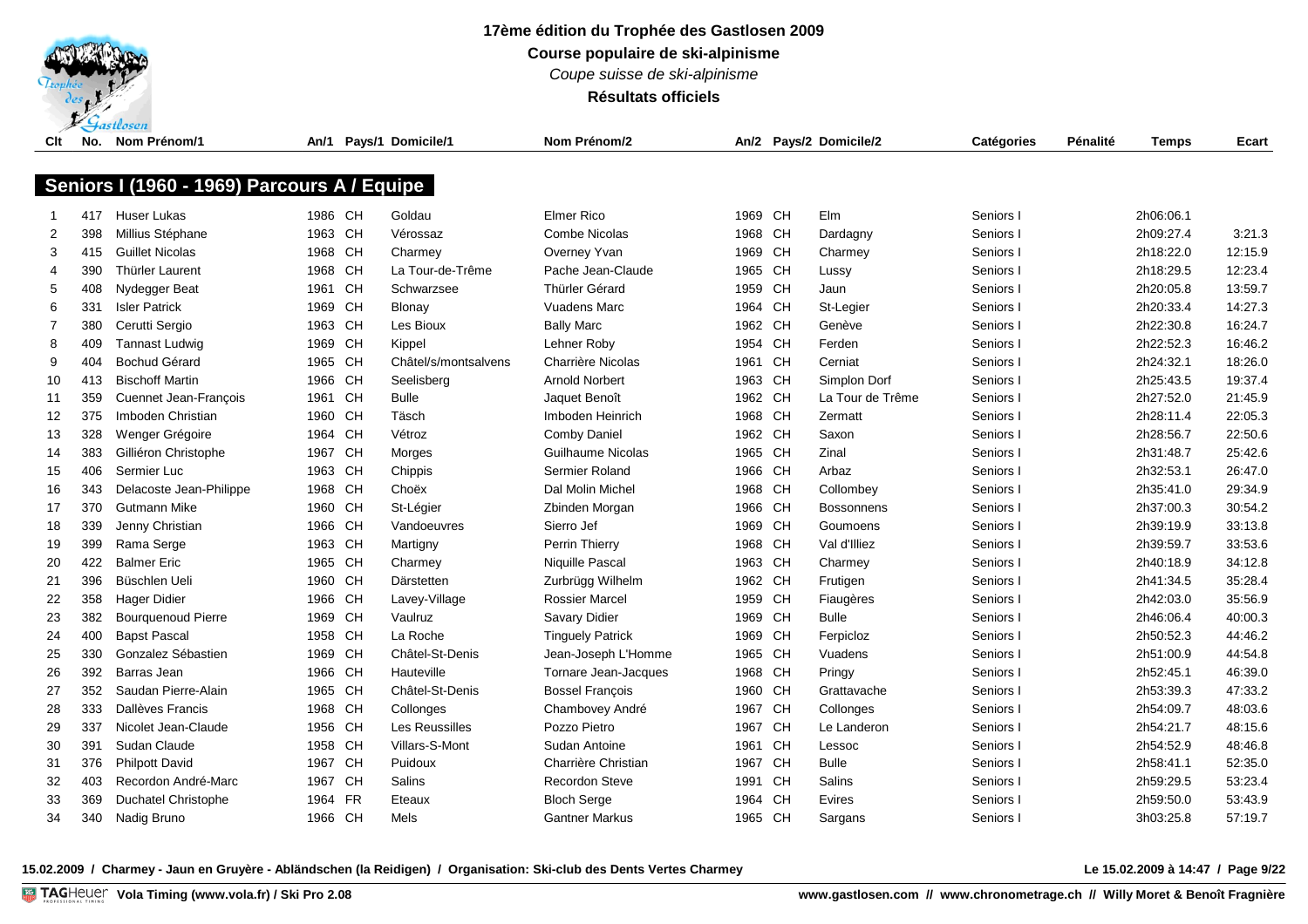*Coupe suisse de ski-alpinisme*

## **Résultats officiels**

| Clt | No. | Nom Prénom/1                 | An/1    |           | Pays/1 Domicile/1   | Nom Prénom/2              | An/2    |           | Pays/2 Domicile/2      | <b>Catégories</b> | Pénalité | <b>Temps</b> | Ecart     |
|-----|-----|------------------------------|---------|-----------|---------------------|---------------------------|---------|-----------|------------------------|-------------------|----------|--------------|-----------|
| 35  | 365 | Schwitzguebel René           | 1959 CH |           | Chernex             | <b>Pittet Emmanuel</b>    | 1968 CH |           | Blonay                 | Seniors I         |          | 3h03:43.1    | 57:37.0   |
| 36  | 347 | Amstutz Jean-Luc             | 1954 CH |           | Vugelles-La Mothe   | Mermod Claude             | 1960 CH |           | <b>Bullet</b>          | Seniors I         |          | 3h03:47.6    | 57:41.5   |
| 37  | 353 | Clément Serge                | 1958 CH |           | Romont              | <b>Bossel Claude</b>      | 1960 CH |           | Villariaz              | Seniors I         |          | 3h06:08.0    | 1h00:01.9 |
| 38  | 356 | Schnyder Helmut              | 1963    | <b>CH</b> | Gampel              | Metry Otto                | 1968 CH |           | Susten                 | Seniors I         |          | 3h06:33.1    | 1h00:27.0 |
| 39  | 329 | <b>Bard Alain</b>            | 1966    | <b>CH</b> | Sorens              | Remy Philippe             | 1969    | CH        | <b>Bulle</b>           | Seniors I         |          | 3h06:39.6    | 1h00:33.5 |
| 40  | 384 | Vienne Alain                 | 1966    | <b>CH</b> | Vuadens             | Gobet Yvan                | 1968    | <b>CH</b> | Vaurulz                | Seniors I         |          | 3h06:51.0    | 1h00:44.9 |
| 41  | 360 | <b>Walpen Bernard</b>        | 1957    | <b>CH</b> | <b>Bex</b>          | Rohrbach Jean-Daniel      | 1960    | <b>CH</b> | <b>Bex</b>             | Seniors I         |          | 3h08:34.0    | 1h02:27.9 |
| 42  | 335 | Müller Richard               | 1959    | <b>CH</b> | Saanen              | Oliver Gyger              | 1969    | CH        | Zweisimmen             | Seniors I         |          | 3h09:04.6    | 1h02:58.5 |
| 43  | 394 | <b>Ruffieux Marie-Claude</b> | 1968    | <b>CH</b> | Pensier             | Ruffieux José             | 1964 CH |           | Pensier                | Seniors I         |          | 3h09:20.5    | 1h03:14.4 |
| 44  | 362 | <b>Talamona Marcel</b>       | 1968    | <b>CH</b> | <b>Bulle</b>        | Golfetto Christophe       | 1966 CH |           | Vufflens-la-Ville      | Seniors I         |          | 3h09:33.5    | 1h03:27.4 |
| 45  | 405 | Oehrli Hansruedi             | 1951 CH |           | Gstaad              | <b>Steffen Ruedi</b>      | 1969 CH |           | Saanen                 | Seniors I         |          | 3h09:58.7    | 1h03:52.6 |
| 46  | 357 | <b>Vouilloz Florent</b>      | 1959    | <b>CH</b> | Martigny            | <b>Moulin Vincent</b>     | 1961 CH |           | Sembrancher            | Seniors I         |          | 3h10:43.3    | 1h04:37.2 |
| 47  | 338 | Lugeon Jean-Daniel           | 1967 CH |           | Aire-la-Ville       | Gerber Daniel             | 1967    | <b>CH</b> | <b>Bassins</b>         | Seniors I         |          | 3h10:47.0    | 1h04:40.9 |
| 48  | 323 | Delacombaz Monique           | 1962 CH |           | Vuisternens-En-Ogoz | Delacombaz Jean-Marc      | 1961 CH |           | Vuisternens-En-Ogoz    | Seniors I         |          | 3h11:33.1    | 1h05:27.0 |
| 49  | 371 | Charrière Roland             | 1954 CH |           | Vuadens             | <b>Moullet Claude</b>     | 1965 CH |           | <b>Bulle</b>           | Seniors I         |          | 3h12:45.9    | 1h06:39.8 |
| 50  | 387 | Morand Stéphane              | 1967 CH |           | Châtel-St-Denis     | <b>Arnoux Pascal</b>      | 1967 CH |           | <b>Chatel St Denis</b> | Seniors I         |          | 3h13:38.4    | 1h07:32.3 |
| 51  | 373 | <b>Brodard Philippe</b>      | 1962 CH |           | La Roche            | <b>Brodard David</b>      | 1993 CH |           | La Roche               | Seniors I         |          | 3h14:53.0    | 1h08:46.9 |
| 52  | 395 | <b>Sigrist Roger</b>         | 1964    | <b>CH</b> | Fully               | Sigrist Daniela           | 1964 CH |           | Fully                  | Seniors I         |          | 3h15:04.9    | 1h08:58.8 |
| 53  | 332 | Willa Stefan                 | 1957    | <b>CH</b> | Glis                | Willa Christian           | 1964 CH |           | Glis                   | Seniors I         |          | 3h15:09.7    | 1h09:03.6 |
| 54  | 402 | Raboud Bruno                 | 1956    | <b>CH</b> | Morlon              | <b>Bovet Alexandre</b>    | 1964    | CH        | Sâles                  | Seniors I         |          | 3h15:12.3    | 1h09:06.2 |
| 55  | 351 | Antonioli Grégoire           | 1964    | <b>CH</b> | Sion                | Valentini Olivier         | 1964    | <b>CH</b> | St-Séverin             | Seniors I         |          | 3h18:19.8    | 1h12:13.7 |
| 56  | 372 | <b>Beaud Bernard</b>         | 1958 CH |           | Charmey             | Repond Jean-Paul          | 1963 CH |           | Charmey                | Seniors I         |          | 3h18:24.0    | 1h12:17.9 |
| 57  | 374 | <b>Brodard Eric</b>          | 1967    | <b>CH</b> | La Roche            | Brodard-Clerc Valérie     | 1971    | CH        | La Roche               | Seniors I         |          | 3h18:45.7    | 1h12:39.6 |
| 58  | 361 | Claret Gérald                | 1963    | <b>CH</b> | Collombey           | Ferrari Luca              | 1968 CH |           | Monthey                | Seniors I         |          | 3h19:23.2    | 1h13:17.1 |
| 59  | 388 | Crettex René                 | 1968    | <b>CH</b> | Ravoire             | <b>Tornay Olivier</b>     | 1966    | CH        | Martigny-Croix         | Seniors I         |          | 3h19:31.4    | 1h13:25.3 |
| 60  | 381 | <b>Althaus Peter</b>         | 1962    | <b>CH</b> | Hünibach            | Ziegler Monika            | 1964    | CH        | Mülenen                | Seniors I         |          | 3h19:43.1    | 1h13:37.0 |
| 61  | 344 | Grept Alain                  | 1957    | <b>CH</b> | <b>Bouveret</b>     | <b>Grenon Nicolas</b>     | 1967    | <b>CH</b> | Troistorrents          | Seniors I         |          | 3h20:08.2    | 1h14:02.1 |
| 62  | 336 | Rosset Jean                  | 1964    | <b>CH</b> | Mont-sur-Rolle      | Féval Guillaume           | 1963 CH |           | Lausanne               | Seniors I         |          | 3h20:20.1    | 1h14:14.0 |
| 63  | 401 | Vigerust Arnfinn             | 1959    | <b>CH</b> | Basel               | <b>Estoppey Samuel</b>    | 1961 CH |           | Bellmund               | Seniors I         |          | 3h20:22.6    | 1h14:16.5 |
| 64  | 414 | <b>Marrello Patrick</b>      | 1965 CH |           | Le Mont-Pèlerin     | De Kalbermatten François  | 1962 CH |           | Sion                   | Seniors I         |          | 3h20:35.3    | 1h14:29.2 |
| 65  | 367 | <b>Muller Gabriel</b>        | 1953 CH |           | <b>Buchillon</b>    | <b>Garnier Laurent</b>    | 1968 CH |           | Grandson               | Seniors I         |          | 3h21:54.8    | 1h15:48.7 |
| 66  | 389 | Meyer Alain                  | 1962 CH |           | <b>Bulle</b>        | Meyer Denise              | 1964 CH |           | <b>Bulle</b>           | Seniors I         |          | 3h25:57.4    | 1h19:51.3 |
| 67  | 410 | Marilley Pierre-Luc          | 1965 CH |           | Villars sur Glâne   | Simonet Philippe          | 1966 CH |           | Fribourg               | Seniors I         |          | 3h28:22.9    | 1h22:16.8 |
| 68  | 327 | Kolly Jean-Claude            | 1960    | <b>CH</b> | Charmey             | <b>Cotting Philippe</b>   | 1961    | <b>CH</b> | Le Pâquier             | Seniors I         |          | 3h29:02.1    | 1h22:56.0 |
| 69  | 326 | Allaman Jean-Daniel          | 1965 CH |           | Marnand             | <b>Berchten Eric</b>      | 1954    | CН        | Granges-p.-Marnand     | Seniors I         |          | 3h31:20.2    | 1h25:14.1 |
| 70  | 379 | <b>Emery Olivier</b>         | 1960    | <b>CH</b> | Mies                | Piguet Jean-Luc           | 1953 CH |           | Lausanne               | Seniors           |          | 3h31:24.3    | 1h25:18.2 |
| 71  | 412 | Keller Jean-Pierre           | 1968 CH |           | Cartigny            | <b>Honsberger Olivier</b> | 1969 CH |           | Gland                  | Seniors           |          | 3h32:33.0    | 1h26:26.9 |

**15.02.2009 / Charmey - Jaun en Gruyère - Abländschen (la Reidigen) / Organisation: Ski-club des Dents Vertes Charmey Le 15.02.2009 à 14:47 / Page 10/22**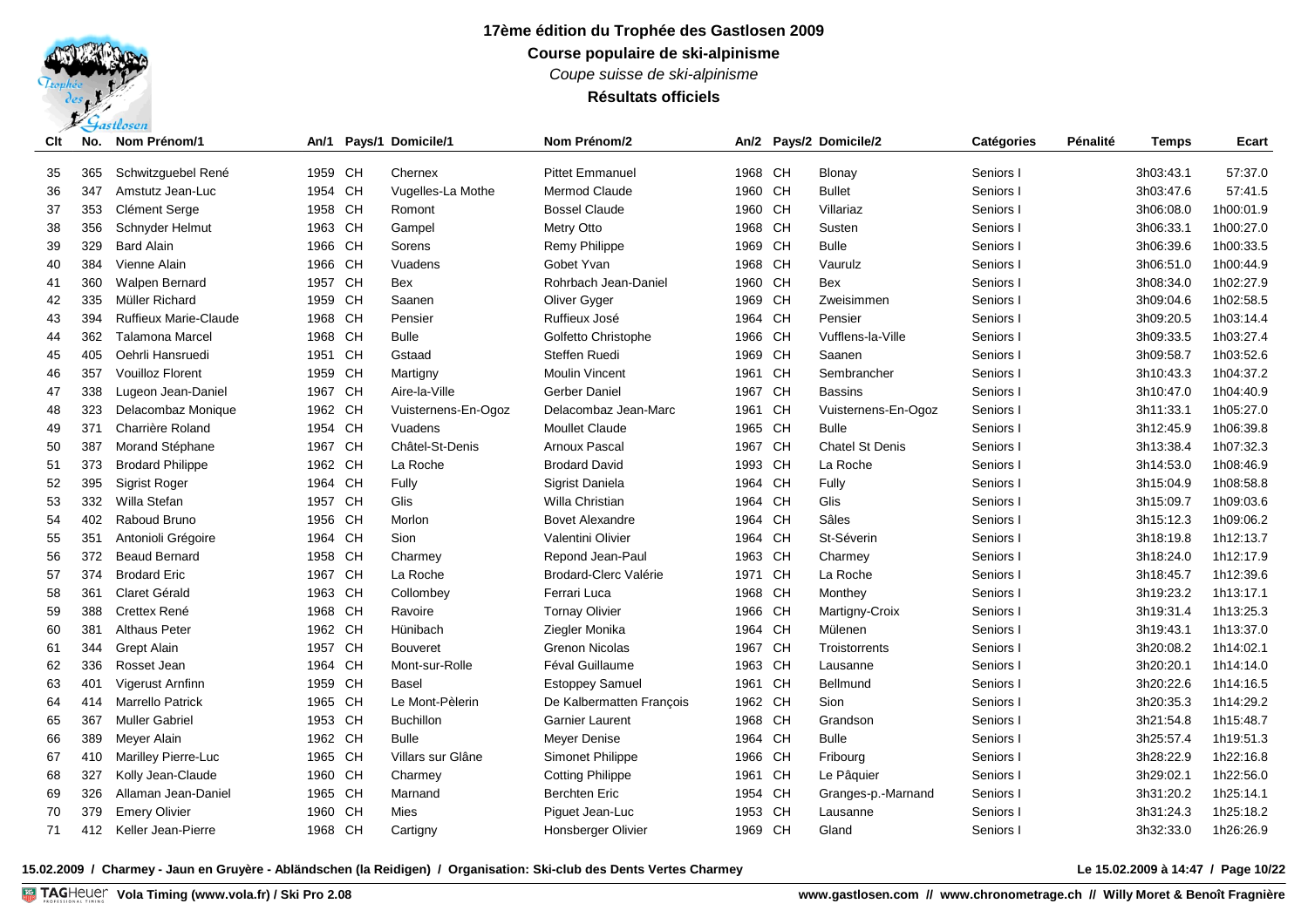*Coupe suisse de ski-alpinisme*

**Résultats officiels**

| Clt | No.             | Nom Prénom/1               | An/1    | Pays/1 Domicile/1 | Nom Prénom/2               | An/2    |           | Pays/2 Domicile/2 | <b>Catégories</b> | Pénalité | <b>Temps</b> | Ecart     |
|-----|-----------------|----------------------------|---------|-------------------|----------------------------|---------|-----------|-------------------|-------------------|----------|--------------|-----------|
| 72  | 42 <sup>2</sup> | Kriechammer Konrad         | 1960 AT | Salzburg          | Zen Ruffinen Grégoire      | 1961 CH |           | Loèche-Ville      | Seniors I         |          | 3h32:38.5    | 1h26:32.4 |
| 73  | 364             | Soppelsa Florian           | 1964 CH | Châtel-St-Denis   | <b>Wuichet Alexandre</b>   | 1967 CH |           | Gimel             | Seniors I         |          | 3h33:19.1    | 1h27:13.0 |
| 74  | 345             | Ducrey Jean-Marc           | 1963 CH | Ardon             | Delaloye Michel            | 1964 CH |           | Saint-Maurice     | Seniors I         |          | 3h33:49.8    | 1h27:43.7 |
| 75  | 355             | <b>Berchier Philippe</b>   | 1965 CH | Fétigny           | Pillonel Jean-Francois     | 1958 CH |           | Payerne           | Seniors I         |          | 3h37:37.3    | 1h31:31.2 |
| 76  | 393             | Minod Jean-Marc            | 1966 CH | Yvorne            | <b>Pollen Pierre</b>       | 1966 CH |           | Corbeyrier        | Seniors I         |          | 3h40:27.1    | 1h34:21.0 |
| 77  | 341             | Gallandat Jean-Michel      | 1961 CH | Chavanne-le-Chêne | Rochat Jean-François       | 1963 CH |           | Bex               | Seniors I         |          | 3h41:26.8    | 1h35:20.7 |
| 78  | 325             | <b>Pignat Thierry</b>      | 1963 CH | Monthey           | Ogay Franck                | 1966 CH |           | Vionnaz           | Seniors I         |          | 3h45:18.1    | 1h39:12.0 |
| 79  | 423             | Müller Roland              | 1965 CH | Versoix           | <b>Devillard Yves</b>      | 1967 CH |           | Vessy             | Seniors I         |          | 3h45:39.5    | 1h39:33.4 |
| 80  | 348             | Fournier Hervé             | 1964 CH | Beuson            | <b>Glassey Simon</b>       | 1960 CH |           | Baar              | Seniors I         |          | 3h48:47.5    | 1h42:41.4 |
| 81  | 407             | Gavillet René              | 1964 CH | Avry-Devant-Pont  | Zurkinden Antoine          | 1960 CH |           | Cormagens         | Seniors I         |          | 3h51:37.2    | 1h45:31.1 |
| 82  | 346             | <b>Bersier Daniel</b>      | 1961 CH | Cugy              | Rey Jean-Claude            | 1961    | CH        | Montet            | Seniors I         |          | 3h54:08.1    | 1h48:02.0 |
| 83  | 418             | <b>Matthey Denis</b>       | 1958 CH | Genolier          | Rey Hervé                  | 1969 CH |           | Lens              | Seniors I         |          | 3h55.59.8    | 1h49:53.7 |
| 84  | 386             | Schönle Gabrielle          | 1966 CH | Vernamiège        | <b>Nakhle Elias</b>        | 1967 CH |           | Sion              | Seniors I         |          | 3h56:10.7    | 1h50:04.6 |
| 85  | 419             | Joye Jean-Claude           | 1962 CH | Pensier           | Yerly François             | 1965 CH |           | Treyvaux          | Seniors I         |          | 3h56:12.3    | 1h50:06.2 |
| 86  | 334             | Lehmann Daniel             | 1960 CH | La Conversion     | Doffey Philippe            | 1960 CH |           | La Conversion     | Seniors I         |          | 3h56:51.1    | 1h50:45.0 |
| 87  | 354             | Ayer Sylvain               | 1968 CH | <b>Bex</b>        | Papaux Guy                 | 1961    | CH        | Villeneuve        | Seniors I         |          | 3h58:42.3    | 1h52:36.2 |
| 88  | 385             | <b>Bonvin Emmanuel</b>     | 1961 CH | Granges           | <b>Bonvin Guillaume</b>    | 1991    | CH.       | Granges           | Seniors I         |          | 4h00:15.2    | 1h54:09.1 |
| 89  | 363             | Fontana Yannik             | 1986 CH | Crissier          | Invernizzi Jean-Pierre     | 1964 FR |           | Doubs             | Seniors I         |          | 4h01:12.5    | 1h55:06.4 |
| 90  | 397             | Clerc Pierre-Alain         | 1968 CH | Rossens           | Raetzo Daniel              | 1968 CH |           | Ependes           | Seniors I         |          | 4h02:37.7    | 1h56:31.6 |
| 91  | 322             | Amstutz Olivier            | 1969 CH | St-Blaise         | Fragnoli David             | 1966 CH |           | La Neuveville     | Seniors I         |          | 4h08:09.7    | 2h02:03.6 |
| 92  | 366             | Nicolet Philippe           | 1967 CH | Bougy-Villars     | Gordon Andrew              | 1967 CH |           | Perroy            | Seniors I         |          | 4h08:23.6    | 2h02:17.5 |
| 93  | 349             | <b>Jotterand Myriam</b>    | 1970 CH | Villars-Mendraz   | Gaberell Philippe          | 1965 CH |           | Champagne         | Seniors I         |          | 4h34:31.5    | 2h28:25.4 |
| 94  | 377             | <b>Perrad Patrice</b>      | 1964 FR | Morez             | <b>Guy Cretin Maitenaz</b> | 1961 FR |           | Bois d'Amont      | Seniors I         |          | 4h41:37.2    | 2h35:31.1 |
| 95  | 368             | <b>Bonnet Claude-Alain</b> | 1960 CH | La Tour -de-Trême | <b>Bussard Yves</b>        | 1961    | <b>CH</b> | La Tour-de-Trême  | Seniors I         |          | 4h43:46.8    | 2h37:40.7 |
| 96  | 416             | Savoy Luc-Alain            | 1961 CH | Château-d'Oex     | <b>Plattet Alain</b>       | 1961 CH |           | Trélex            | Seniors I         |          | 4h59:42.9    | 2h53:36.8 |
|     |                 |                            |         |                   |                            |         |           |                   |                   |          |              |           |

**15.02.2009 / Charmey - Jaun en Gruyère - Abländschen (la Reidigen) / Organisation: Ski-club des Dents Vertes Charmey Le 15.02.2009 à 14:47 / Page 11/22**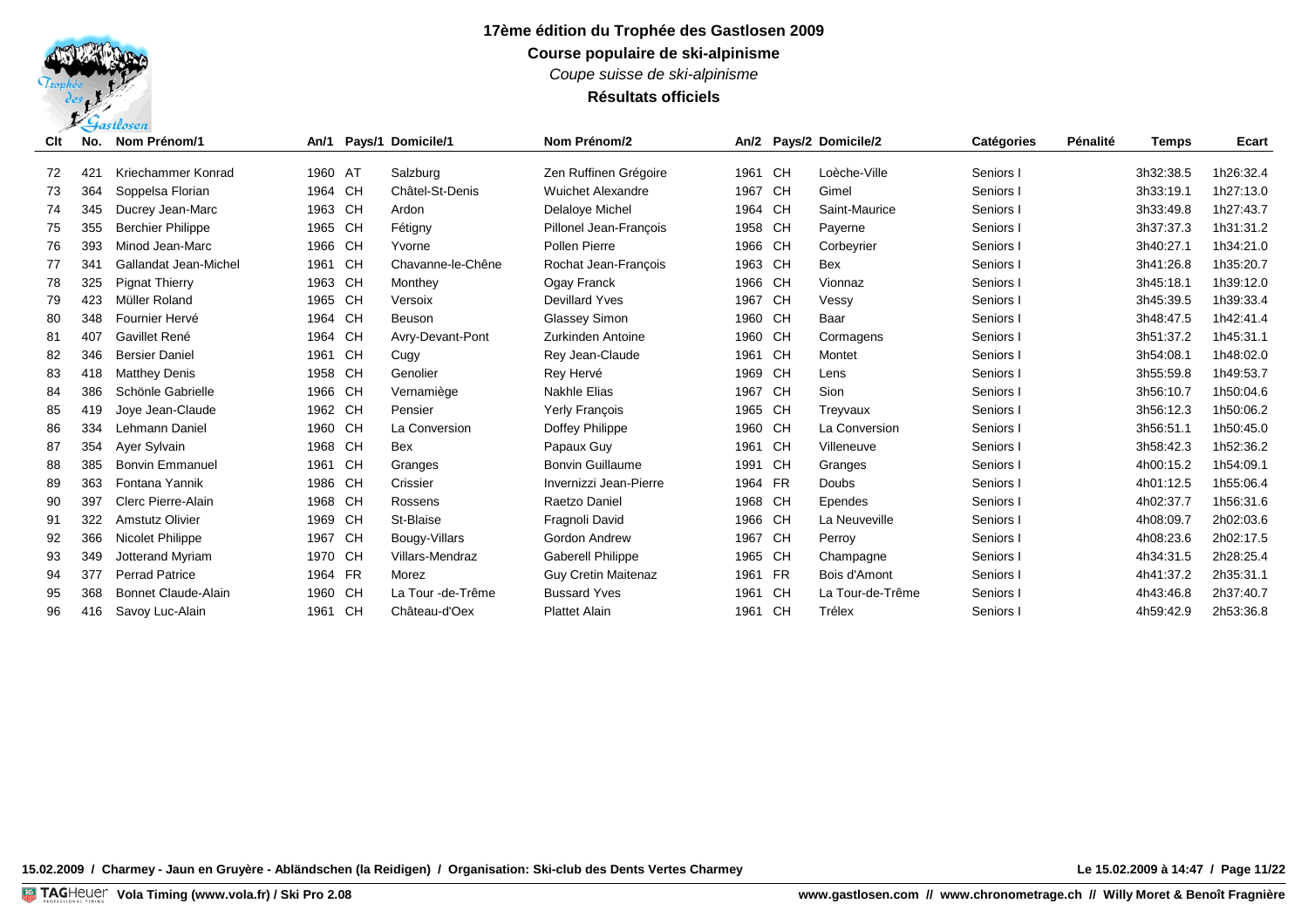

*Coupe suisse de ski-alpinisme*

**Résultats officiels**

| Clt            | No. | Nom Prénom/1                                       | An/1    | Pays/1 Domicile/1  | Nom Prénom/2           |         |    | An/2 Pays/2 Domicile/2   | <b>Catégories</b> | Pénalité | <b>Temps</b> | Ecart     |
|----------------|-----|----------------------------------------------------|---------|--------------------|------------------------|---------|----|--------------------------|-------------------|----------|--------------|-----------|
|                |     |                                                    |         |                    |                        |         |    |                          |                   |          |              |           |
|                |     | Seniors II (1959 et plus âgés) Parcours A / Equipe |         |                    |                        |         |    |                          |                   |          |              |           |
|                |     |                                                    |         |                    |                        |         |    |                          |                   |          |              |           |
|                | 481 | Dévaud Daniel                                      | 1955 CH | Semsales           | <b>Oquey Georges</b>   | 1958 CH |    | Monthey                  | Seniors II        |          | 2h27:41.2    |           |
| $\overline{2}$ | 483 | <b>Bossel Gérald</b>                               | 1957 CH | Fiaugères          | <b>Currat Philippe</b> | 1957    | CH | Le Crêt                  | Seniors II        |          | 2h31:55.7    | 4:14.5    |
| 3              | 492 | <b>Ryter Daniel</b>                                | 1954 CH | Lausanne           | Pasquier Wim           | 1949 CH |    | Chamby                   | Seniors II        |          | 2h37:37.0    | 9:55.8    |
| 4              | 479 | <b>Beney Raymond</b>                               | 1957 CH | Evionnaz           | <b>Monnet Hubert</b>   | 1955 CH |    | Nendaz                   | Seniors II        |          | 2h37:49.3    | 10:08.1   |
| 5              | 494 | Challande André                                    | 1951 CH | Ferpicloz          | <b>Thalmann Robert</b> | 1957    | CH | Schwarzsee               | Seniors II        |          | 2h58:10.1    | 30:28.9   |
| 6              | 474 | Artique Pierre-Alain                               | 1958 CH | Versoix            | <b>Tarantino Frank</b> | 1959 CH |    | Rolle                    | Seniors II        |          | 2h59:03.4    | 31:22.2   |
|                | 471 | <b>Martinson Thomas</b>                            | 1959 CH | Fribourg           | <b>Brodard Hubert</b>  | 1952 CH |    | La Roche                 | Seniors II        |          | 3h01:49.6    | 34:08.4   |
| 8              | 485 | Menetrey Jean-Pierre                               | 1959 CH | Prez-Vers-Siviriez | Dupond Francis         | 1953 CH |    | Ursy                     | Seniors II        |          | 3h03:27.3    | 35:46.1   |
| 9              | 473 | <b>Pittet Alain</b>                                | 1958 FR | Saint-Symphorien   | Chappuis Pascal        | 1957 CH |    | Thonex                   | Seniors II        |          | 3h10:18.4    | 42:37.2   |
| 10             | 490 | Lanthmann Pierre Bernard                           | 1952 CH | Neirivue           | <b>Beaud Gaston</b>    | 1958 CH |    | Grandvillard             | Seniors II        |          | 3h17:07.0    | 49:25.8   |
| 11             | 487 | Grundisch Hanspeter                                | 1948 CH | Gstaad             | <b>Linder Ernst</b>    | 1946 CH |    | Gsteig                   | Seniors II        |          | 3h20:14.8    | 52:33.6   |
| 12             | 484 | Chenaux Jean-Daniel                                | 1956 CH | Le Bry             | Kolly Pierre-André     | 1956 CH |    | Treyvaux                 | Seniors II        |          | 3h20:49.4    | 53:08.2   |
| 13             | 489 | <b>Cuny Michel</b>                                 | 1950 FR | Liezey             | Meny Patrick           | 1946 FR |    | Gerardmer                | Seniors II        |          | 3h27:55.3    | 1h00:14.1 |
| 14             | 482 | <b>Genecand Didier</b>                             | 1955 CH | Confignon          | Mellifluo Alphonse     | 1942 CH |    | Carouge                  | Seniors II        |          | 3h29:06.4    | 1h01:25.2 |
| 15             | 493 | Schenker André                                     | 1959 CH | Fribourg           | Perrenoud Joaquim      | 1988 CH |    | Ependes                  | Seniors II        |          | 3h36:16.7    | 1h08:35.5 |
| 16             | 472 | Knobel Jean-Marc                                   | 1956 CH | Chesières          | Gallandat Pierre-André | 1956 CH |    | Rovray                   | Seniors II        |          | 3h38:00.3    | 1h10:19.1 |
| 17             | 496 | Maradan Jean-Daniel                                | 1957 CH | Enney              | <b>Waeber Karine</b>   | 1977 CH |    | Le Paquier               | Seniors II        |          | 3h57:08.4    | 1h29:27.2 |
| 18             | 477 | De l'Espée Edouard                                 | 1948 CH | Chêne Bougeries    | De Moustier Patrick    | 1949 CH |    | Genève                   | Seniors II        |          | 3h59:56.7    | 1h32:15.5 |
| 19             | 497 | Dorthe Michel                                      | 1952 CH | Charmey            | Dorthe Anne            | 1952 CH |    | Charmey                  | Seniors II        |          | 4h06:42.9    | 1h39:01.7 |
| 20             | 491 | Michel Jean-Pierre                                 | 1953 CH | Courtepin          | <b>Michel Francis</b>  | 1954 CH |    | Courtepin                | Seniors II        |          | 4h07:50.0    | 1h40:08.8 |
| 21             | 475 | <b>Bianchin Mireille</b>                           | 1963 CH | Morges             | <b>Bianchin Damien</b> | 1959 CH |    | Morges                   | Seniors II        |          | 4h19:11.5    | 1h51:30.3 |
| 22             | 476 | <b>Buttet Jean-Marc</b>                            | 1956 CH | Romanel            | Yerly Norbert          | 1956 CH |    | Lausanne                 | Seniors II        |          | 4h22:06.3    | 1h54:25.1 |
| 23             | 480 | Fontana Piero                                      | 1958 CH | Crissier           | Andenmatten Jean-Luc   | 1958 CH |    | <b>Yverdon les Bains</b> | Seniors II        |          | 5h00:00.2    | 2h32:19.0 |
| 24             | 495 | <b>Chevalley Roland</b>                            | 1949 CH | Sainte-Croix       | <b>Meier Daniel</b>    | 1947 CH |    | Mauborget                | Seniors II        |          | 5h11:34.3    | 2h43:53.1 |
|                |     |                                                    |         |                    |                        |         |    |                          |                   |          |              |           |

**15.02.2009 / Charmey - Jaun en Gruyère - Abländschen (la Reidigen) / Organisation: Ski-club des Dents Vertes Charmey Le 15.02.2009 à 14:47 / Page 12/22**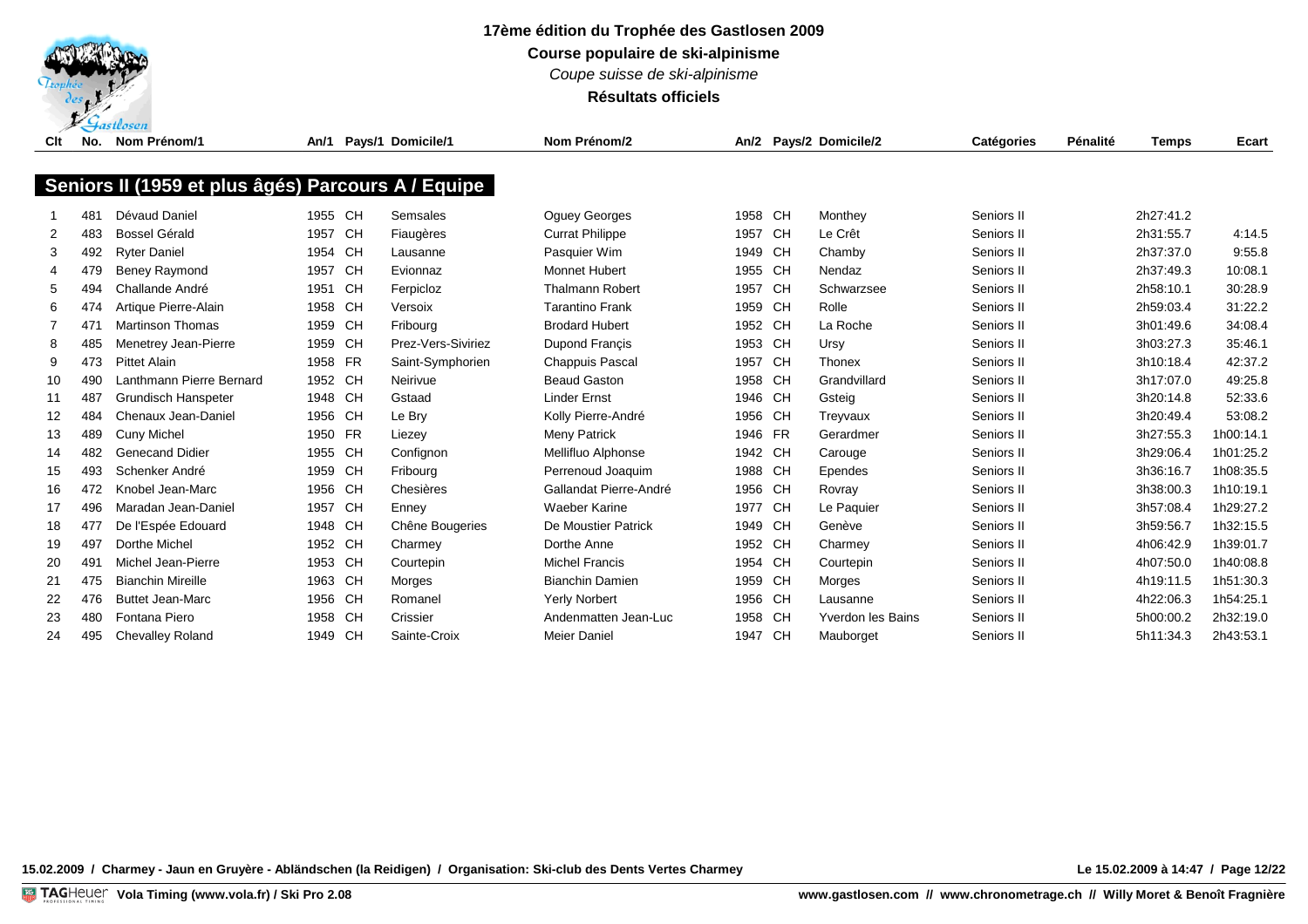

*Coupe suisse de ski-alpinisme*

**Résultats officiels**

| Clt    | No. | Nom Prénom/1                                    |                    |           | An/1 Pays/1 Domicile/1            | Nom Prénom/2                               |                    |           | An/2 Pays/2 Domicile/2  | Catégories | Pénalité | <b>Temps</b>           | Ecart   |
|--------|-----|-------------------------------------------------|--------------------|-----------|-----------------------------------|--------------------------------------------|--------------------|-----------|-------------------------|------------|----------|------------------------|---------|
|        |     |                                                 |                    |           |                                   |                                            |                    |           |                         |            |          |                        |         |
|        |     | Fun pop (1995 et plus âgés) Parcours B / Equipe |                    |           |                                   |                                            |                    |           |                         |            |          |                        |         |
|        | 666 | Gauthier Gérard                                 | 1969 CH            |           |                                   | <b>Schneider Pascal</b>                    | 1971               | CH        | La Brévine              |            |          | 1h57:58.7              |         |
| 2      | 772 | <b>Neuhaus Urs</b>                              | 1967               | <b>CH</b> | Le Cerneux-Péquignot<br>Plaffeien | <b>Bielmann Otto</b>                       | 1954 CH            |           | Plasselb                | Fun pop    |          | 2h05:54.5              | 7:55.8  |
| 3      | 732 | <b>Mabboux Vincent</b>                          | 1988               | CH        |                                   | Nascimento Samuel                          | 1988 CH            |           |                         | Fun pop    |          | 2h05:56.5              | 7:57.8  |
| 4      | 626 | <b>Beaud Simon</b>                              | 1988               | CH        | Charmey<br>Grandvillard           |                                            | 1990 CH            |           | Charmey<br>Grandvillard | Fun pop    |          | 2h09:00.3              | 11:01.6 |
| 5      | 719 | Mooser René                                     | 1973 CH            |           | Crésuz                            | <b>Cotting Simon</b><br>Mooser Ivan        | 1978 CH            |           | Zumholz                 | Fun pop    |          | 2h10:15.5              | 12:16.8 |
|        | 675 |                                                 | 1967               | CH        | Estavannens                       | Pharisa Jérémie                            | 1994 CH            |           | Estavannens             | Fun pop    |          | 2h11:11.5              | 13:12.8 |
| 6<br>7 | 641 | Pharisa Jacques<br>Imesch Sébastien             | 1980 CH            |           |                                   |                                            |                    |           |                         | Fun pop    |          | 2h12:00.4              | 14:01.7 |
|        |     |                                                 |                    |           | Vérossaz                          | Veyrand Julien                             | 1978 CH            |           | Massongex               | Fun pop    |          |                        |         |
| 8      | 629 | Délitroz Jean-Marcel                            | 1961<br>1968 CH    | CH        | Vollèges                          | Délitroz Antoine<br><b>Rossier Quentin</b> | 1993 CH<br>1992 CH |           | Vollèges                | Fun pop    |          | 2h16:05.3<br>2h19:37.7 | 18:06.6 |
| 9      | 698 | Rossier Alain                                   |                    |           | Lausanne                          |                                            |                    |           | Lausanne                | Fun pop    |          |                        | 21:39.0 |
| 10     | 628 | <b>Gremaud Philippe</b>                         | 1972 CH            |           | Ursy                              | Gremaud Yvan                               | 1970 CH            |           | Vuarmarens              | Fun pop    |          | 2h22:56.2              | 24:57.5 |
| 11     | 655 | Guisolan David                                  | 1975 CH            |           | Romanens                          | <b>Vuichard Boris</b>                      | 1974 CH            |           | Semsales                | Fun pop    |          | 2h23:02.7              | 25:04.0 |
| 12     | 738 | Grandjean Sébastien                             | 1968 CH<br>1961 CH |           | <b>Bottens</b>                    | Grandjean Priska                           | 1965 CH            |           | <b>Bottens</b>          | Fun pop    |          | 2h23:17.6              | 25:18.9 |
| 13     | 718 | <b>Gremaud Jacques</b>                          |                    |           | Porsel                            | Jaquier Marc                               | 1966 CH            |           | Chapelle                | Fun pop    |          | 2h23:44.8              | 25:46.1 |
| 14     | 749 | <b>Nikles Simon</b>                             | 1993 CH            |           | Marly                             | Nikles Jean-Michel                         | 1964               | <b>CH</b> | Marly                   | Fun pop    |          | 2h25:03.5              | 27:04.8 |
| 15     | 693 | <b>Ruffieux Alain</b>                           | 1987 CH            |           | Vuadens                           | <b>Ecoffey Baptiste</b>                    | 1990 CH            |           | Epagny                  | Fun pop    |          | 2h25:25.3              | 27:26.6 |
| 16     | 726 | Kilchenmann Emmanuel                            | 1980 CH            |           | Cormagens                         | Kilchenmann Caroline                       | 1984 CH            |           | Cormagens               | Fun pop    |          | 2h26:35.6              | 28:36.9 |
| 17     | 729 | <b>Nicolet Olivier</b>                          | 1974 CH            |           | Cossonay                          | <b>Bardy Vincent</b>                       | 1974 CH            |           | Bulle                   | Fun pop    |          | 2h27:38.7              | 29:40.0 |
| 18     | 691 | <b>Brodard Sébastien</b>                        | 1981 CH            |           | Villarlod                         | <b>Cottier Damian</b>                      | 1985 CH            |           | Im Fang                 | Fun pop    |          | 2h27:54.8              | 29:56.1 |
| 19     | 727 | <b>Schuwey Freddy</b>                           | 1958               | CH        | <b>Bulle</b>                      | <b>Morel Alain</b>                         | 1971 CH            |           | <b>Bulle</b>            | Fun pop    |          | 2h31:37.2              | 33:38.5 |
| 20     | 743 | Murisier Fabien                                 | 1976               | CH        | La Tour-de-Peilz                  | Petetin Dominique                          | 1952 CH            |           | St-Légier               | Fun pop    |          | 2h31:51.3              | 33:52.6 |
| 21     | 706 | Pochon-Délèze Barbara                           | 1976               | CH        | Versegères                        | <b>Bruchez Pierre</b>                      | 1982 CH            |           | Lourtier                | Fun pop    |          | 2h32:28.0              | 34:29.3 |
| 22     | 711 | Aymon Yvonne                                    | 1967               | CH        | Evionnaz                          | <b>Richard Nathalie</b>                    | 1970 CH            |           | Evionnaz                | Fun pop    |          | 2h32:32.1              | 34:33.4 |
| 23     | 776 | <b>Currat Michel</b>                            | 1948               | CH        | <b>Bulle</b>                      | <b>Blanc Colet</b>                         | 1965 CH            |           | <b>Bulle</b>            | Fun pop    | 2:00.0   | 2h32:41.8              | 34:43.1 |
| 24     | 731 | <b>Richoz Olivier</b>                           | 1969 CH            |           | Châtel-St-Denis                   | Droux Philippe                             | 1968 CH            |           | Châtel-St-Denis         | Fun pop    |          | 2h33:32.1              | 35:33.4 |
| 25     | 764 | Hottinger Stéphane                              | 1980 CH            |           | Orsières                          | <b>Relecom Thibault</b>                    | 1982 CH            |           | Verbier                 | Fun pop    |          | 2h33:49.8              | 35:51.1 |
| 26     | 637 | <b>Blatti Jean-Pierre</b>                       | 1963 CH            |           | Le Sepey                          | Grosjean Christian                         | 1965 CH            |           | Corbeyrier              | Fun pop    |          | 2h36:13.3              | 38:14.6 |
| 27     | 627 | Niquille Marlène                                | 1963 CH            |           | Châtel-S-Montsalvens              | <b>Broch Valentine</b>                     | 1981 CH            |           | Charmey                 | Fun pop    |          | 2h38:11.6              | 40:12.9 |
| 28     | 659 | Yannick Micheloud                               | 1975 CH            |           | Sion                              | Xavier Craviolini                          | 1970 CH            |           | Sion                    | Fun pop    |          | 2h38:55.7              | 40:57.0 |
| 29     | 725 | Saudan Charles                                  | 1968 CH            |           | Châtel-St-Denis                   | Genoud Alexandre                           | 1969 CH            |           | Châtel-St-Denis         | Fun pop    |          | 2h39:06.2              | 41:07.5 |
| 30     | 775 | <b>Buchs Emmanuel</b>                           | 1978 CH            |           | Jaun                              | <b>Rauber David</b>                        | 1973 CH            |           | Jaun                    | Fun pop    |          | 2h40:06.3              | 42:07.6 |
| 31     | 756 | <b>Baechler Francis</b>                         | 1971               | CH        | Givisiez                          | <b>Cotting Daniel</b>                      | 1966 CH            |           | Le Mouret               | Fun pop    |          | 2h41:25.9              | 43:27.2 |
| 32     | 649 | Raemy Jérôme                                    | 1973 CH            |           | Gumefens                          | Fragnière Pascal                           | 1968 CH            |           | Gumefens                | Fun pop    |          | 2h42:09.1              | 44:10.4 |
| 33     | 674 | Thürler Stéphane                                | 1971               | CH        | Charmey                           | <b>Grossrieder Vincent</b>                 | 1971               | <b>CH</b> | Pringy                  | Fun pop    |          | 2h42:45.7              | 44:47.0 |
| 34     | 758 | Maillard Séverine                               | 1972 CH            |           | Fribourg                          | <b>Flueck Laurent</b>                      | 1969 CH            |           | Zinal                   | Fun pop    |          | 2h43:18.1              | 45:19.4 |

**15.02.2009 / Charmey - Jaun en Gruyère - Abländschen (la Reidigen) / Organisation: Ski-club des Dents Vertes Charmey Le 15.02.2009 à 14:47 / Page 13/22**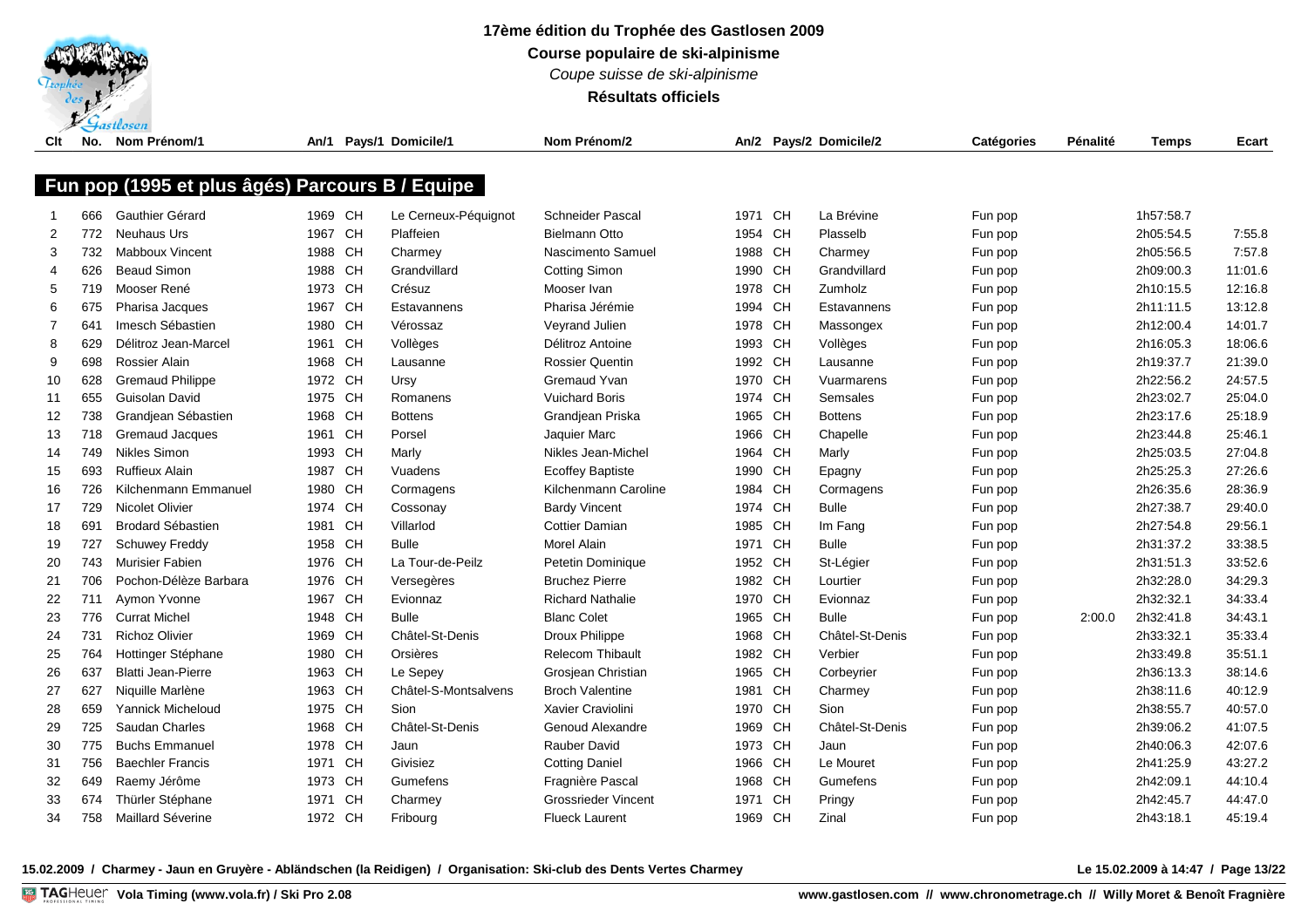*Coupe suisse de ski-alpinisme*

## **Résultats officiels**

| Clt | No. | Nom Prénom/1              | An/1    |           | Pays/1 Domicile/1    | Nom Prénom/2                    |         |    | An/2 Pays/2 Domicile/2   | <b>Catégories</b> | Pénalité | <b>Temps</b> | Ecart     |
|-----|-----|---------------------------|---------|-----------|----------------------|---------------------------------|---------|----|--------------------------|-------------------|----------|--------------|-----------|
| 35  | 690 | <b>Guillemin Pascal</b>   | 1967    | <b>CH</b> | Apples               | <b>Corboud Claude</b>           | 1972 CH |    | Penthalaz                | Fun pop           |          | 2h43:34.8    | 45:36.1   |
| 36  | 683 | Clément Eric              | 1966 CH |           | Marly                | <b>Tomasetti Bernard</b>        | 1971 CH |    | Farvagny                 | Fun pop           |          | 2h44:20.7    | 46:22.0   |
| 37  | 715 | Demierre Pierre-Joseph    | 1986 CH |           | Le Pâquier           | <b>Wuilloud Romain</b>          | 1989 CH |    | Champlan                 | Fun pop           |          | 2h44:45.7    | 46:47.0   |
| 38  | 761 | <b>Pittet Christian</b>   | 1973 CH |           | Le Crêt              | Baudois André                   | 1972 CH |    | Villars-sur-Glâne        | Fun pop           |          | 2h46:39.0    | 48:40.3   |
| 39  | 677 | Mariaux Sylvain           | 1981    | CH        | Torgon               | <b>Grim Peter</b>               | 1981    | CH | Fribourg                 | Fun pop           |          | 2h47:42.8    | 49:44.1   |
| 40  | 648 | Egger Iwan                | 1970 CH |           | Plaffeien            | Willi Roland                    | 1972 CH |    | <b>Brünisried</b>        | Fun pop           |          | 2h48:16.9    | 50:18.2   |
| 41  | 774 | Janssens Carole           | 1972 CH |           | Daillens             | <b>Bonnard Laurence</b>         | 1970 CH |    | Daillens                 | Fun pop           |          | 2h48:19.9    | 50:21.2   |
| 42  | 680 | Savary Etienne            | 1958 CH |           | Farvagny             | <b>Macheret Bernard</b>         | 1965 CH |    | Estavayer-le-Gibloux     | Fun pop           |          | 2h48:23.5    | 50:24.8   |
| 43  | 770 | Dessauges Luc             | 1976 CH |           | Aigle                | Dessauges Mirka                 | 1976 CH |    | Aigle                    | Fun pop           |          | 2h48:55.6    | 50:56.9   |
| 44  | 652 | <b>Borcard Daniel</b>     | 1948 CH |           | <b>Broc</b>          | <b>Barbey-Borcard Pierrette</b> | 1957 CH |    | Morlon                   | Fun pop           |          | 2h49:22.4    | 51:23.7   |
| 45  | 665 | <b>Buntschu Adrien</b>    | 1990 CH |           | La Tour-de-Trême     | <b>Buntschu Pierrette</b>       | 1962 CH |    | La Tour-de-Trême         | Fun pop           |          | 2h49:37.6    | 51:38.9   |
| 46  | 754 | Schlaefli Laurent         | 1971 CH |           | Rorbas               | <b>Bandle Daniel</b>            | 1973 CH |    | Zürich                   | Fun pop           |          | 2h50:06.1    | 52:07.4   |
| 47  | 634 | Andrey Jean-Marc          | 1962 CH |           | Le Pâquier-Montbarry | Pilloud Frédéric                | 1972 CH |    | Châtel-St-Denis          | Fun pop           |          | 2h50:10.8    | 52:12.1   |
| 48  | 654 | <b>Pernet Patrice</b>     | 1959 CH |           | Neirivue             | L'Homme Pascal                  | 1961 CH |    | Tatroz                   | Fun pop           |          | 2h50:16.5    | 52:17.8   |
| 49  | 713 | Siniciali Julie           | 1983 FR |           | Chamonix             | <b>Durand Marion</b>            | 1977 FR |    | Sallanches               | Fun pop           |          | 2h50:22.9    | 52:24.2   |
| 50  | 699 | Pilloud Henri             | 1959 CH |           | <b>Bossonnens</b>    | Michel Marlène                  | 1961 CH |    | Remaufens                | Fun pop           |          | 2h50:28.0    | 52:29.3   |
| 51  | 640 | Dafflon Thierry           | 1967 CH |           | Vaulruz              | Geinoz Sébastien                | 1971    | CH | Villarlod                | Fun pop           |          | 2h50:39.5    | 52:40.8   |
| 52  | 664 | <b>Both Dominique</b>     | 1978 CH |           | Carouge              | Nançoz Christian                | 1978 CH |    | Morat                    | Fun pop           |          | 2h50:46.2    | 52:47.5   |
| 53  | 650 | <b>Roger Troillet</b>     | 1970 CH |           | Salvan               | James Goumand                   | 1974 CH |    | Châtelard                | Fun pop           |          | 2h51:18.5    | 53:19.8   |
| 54  | 667 | Gamerro Frédéric          | 1973 CH |           | Bretigny             | Jaggi Laurent                   | 1974 CH |    | Bretigny                 | Fun pop           |          | 2h51:59.7    | 54:01.0   |
| 55  | 656 | Besson Cédric             | 1979 CH |           | Uhwiesen             | <b>Besson Nadine</b>            | 1978 CH |    | Uhwiesen                 | Fun pop           |          | 2h52:36.7    | 54:38.0   |
| 56  | 701 | <b>Duboux Martial</b>     | 1974    | <b>CH</b> | Puidoux              | Chappuis Christian              | 1975 CH |    | Epesses                  | Fun pop           |          | 2h52:40.3    | 54:41.6   |
| 57  | 663 | Mauron François           | 1967    | <b>CH</b> | Semsales             | Scheuner Rolf                   | 1965 CH |    | Semsales                 | Fun pop           |          | 2h53:16.3    | 55:17.6   |
| 58  | 672 | <b>Martin Patrick</b>     | 1970    | <b>CH</b> | <b>Bex</b>           | Martin Alexandra                | 1982 CH |    | <b>Bex</b>               | Fun pop           |          | 2h53:34.3    | 55:35.6   |
| 59  | 669 | Pasquier Julie            | 1982 CH |           | Yens                 | Nicollier Jean-Marc             | 1977 CH |    | Yens                     | Fun pop           |          | 2h53:37.4    | 55:38.7   |
| 60  | 678 | Viazemsky Serge           | 1953 CH |           | <b>Bussigny</b>      | <b>Chevalley Jacques</b>        | 1957 CH |    | Cheseaux                 | Fun pop           |          | 2h53:44.8    | 55:46.1   |
| 61  | 708 | Jaquet Raphaël            | 1983 CH |           | Estavannens          | Pharisa Séverine                | 1992 CH |    | Estavannens              | Fun pop           |          | 2h53:46.5    | 55:47.8   |
| 62  | 759 | Jolliet Michel            | 1966 CH |           | Lessoc               | Fracheboud Jean-Luc             | 1964 CH |    | Lessoc                   | Fun pop           |          | 2h53:52.4    | 55:53.7   |
| 63  | 716 | <b>Testa Mauro</b>        | 1975 CH |           | Château-d'Oex        | Testa Nathalie                  | 1979 CH |    | Château-d'Oex            | Fun pop           |          | 2h53:55.6    | 55:56.9   |
| 64  | 623 | Lambert Christophe        | 1977 CH |           | Dompierre            | Mettraux Xavier                 | 1975 CH |    | Noréaz                   | Fun pop           |          | 2h54:14.0    | 56:15.3   |
| 65  | 730 | Hager-Jaggi Françoise     | 1968 CH |           | Lavey-Village        | <b>Duscher Yves</b>             | 1969 CH |    | Renens                   | Fun pop           |          | 2h54:47.7    | 56:49.0   |
| 66  | 621 | <b>Illan Manu</b>         | 1958 CH |           | <b>Bulle</b>         | Illan Basile                    | 1993 CH |    | <b>Bulle</b>             | Fun pop           |          | 2h54:55.4    | 56:56.7   |
| 67  | 757 | <b>Biland Nicolas</b>     | 1968    | <b>CH</b> | Charmey              | <b>Thürler Felix</b>            | 1950 CH |    | Jaun                     | Fun pop           |          | 2h55:03.9    | 57:05.2   |
| 68  | 668 | Dupasquier Lucie          | 1983    | CH        | Charmey              | Fahrni Nadège                   | 1981    | CH | Charmey                  | Fun pop           |          | 2h57:06.6    | 59:07.9   |
| 69  | 660 | Micheloud Pierre-Alain    | 1967    | <b>CH</b> | <b>Bramois</b>       | <b>Biollaz Jean-Michel</b>      | 1968 CH |    | <b>Bramois</b>           | Fun pop           |          | 2h58:18.9    | 1h00:20.2 |
| 70  | 687 | Champendal Xavier         | 1971    | <b>CH</b> | Rolle                | <b>Rouiller Romain</b>          | 1978 CH |    | <b>Yverdon-les-Bains</b> | Fun pop           |          | 2h58:31.1    | 1h00:32.4 |
| 71  | 710 | Vernay Grossrieder Carole | 1975 CH |           | <b>Les Valettes</b>  | Tacchini Christophe             | 1975 CH |    | Martigny                 | Fun pop           |          | 2h59:57.3    | 1h01:58.6 |

**15.02.2009 / Charmey - Jaun en Gruyère - Abländschen (la Reidigen) / Organisation: Ski-club des Dents Vertes Charmey Le 15.02.2009 à 14:47 / Page 14/22**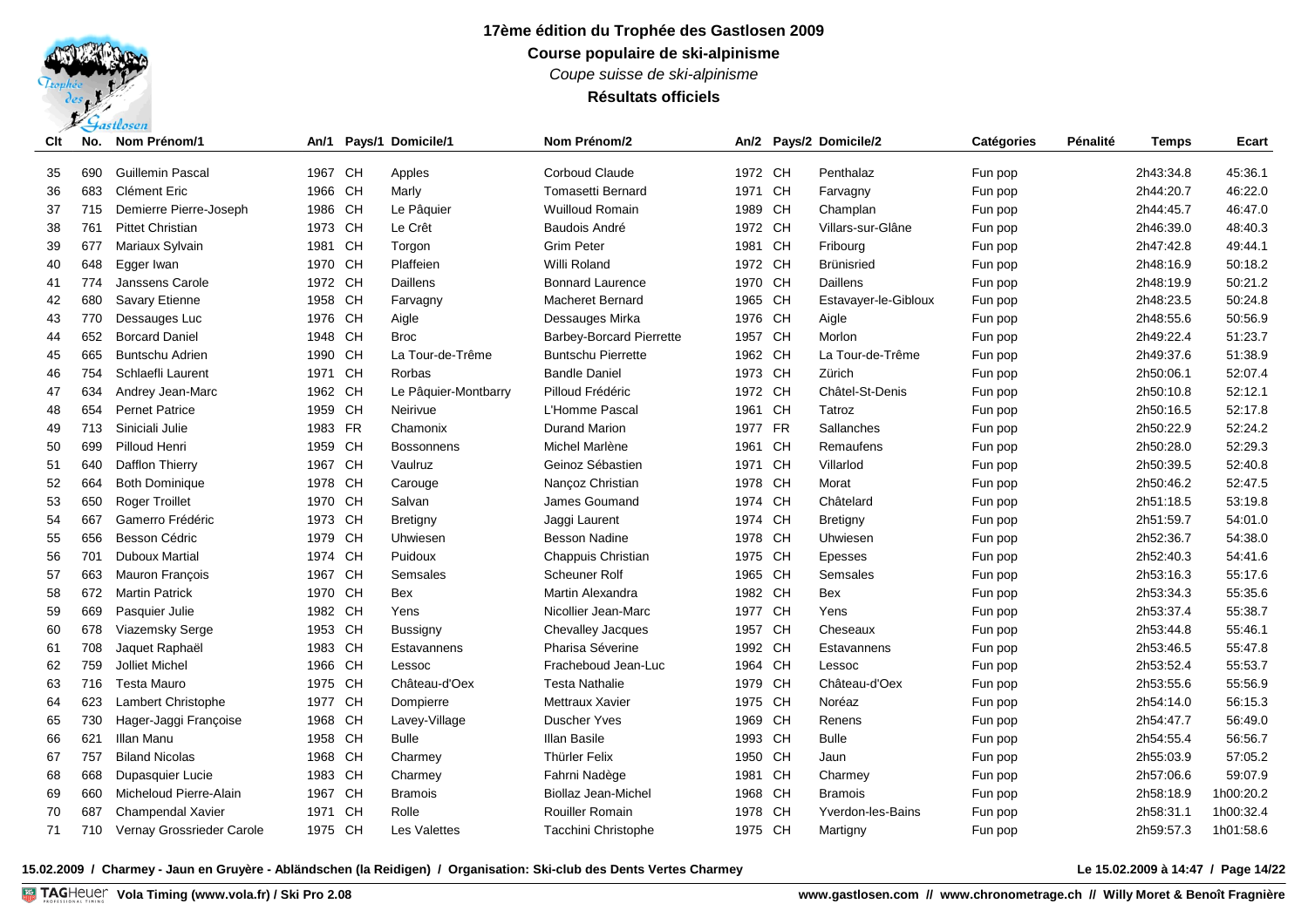*Coupe suisse de ski-alpinisme*

**Résultats officiels**

| Clt | No. | Nom Prénom/1               | An/1    | Pays/1 Domicile/1 | Nom Prénom/2                 |         |    | An/2 Pays/2 Domicile/2 | Catégories | Pénalité | Temps     | Ecart     |
|-----|-----|----------------------------|---------|-------------------|------------------------------|---------|----|------------------------|------------|----------|-----------|-----------|
| 72  | 681 | Decugis Nicolas            | 1975 CH | Jongny            | Gostely Jean-Christophe      | 1969 CH |    | <b>Chatel St Denis</b> | Fun pop    |          | 3h00:05.2 | 1h02:06.5 |
| 73  | 714 | Dunand Isabelle            | 1965 CH | Le Bry            | Décrind Christian            | 1957 CH |    | La Roche               | Fun pop    |          | 3h00:57.0 | 1h02:58.3 |
| 74  | 766 | Daenzer Marc               | 1972 CH | Crissier          | <b>Sauthier Patrick</b>      | 1972 CH |    | Crissier               | Fun pop    |          | 3h01:12.9 | 1h03:14.2 |
| 75  | 682 | Yerly Nadia                | 1974 CH | <b>Bulle</b>      | <b>Pichonnaz Christel</b>    | 1979 CH |    | Vuadens                | Fun pop    |          | 3h01:35.3 | 1h03:36.6 |
| 76  | 658 | Torrent John               | 1963 CH | Ayent             | <b>Torrent Aurèle</b>        | 1993 CH |    | Ayent                  | Fun pop    |          | 3h02:32.4 | 1h04:33.7 |
| 77  | 684 | Dessauges Aude             | 1983 CH | Montreux          | Schwab Marco                 | 1976 CH |    | Basel                  | Fun pop    |          | 3h02:36.2 | 1h04:37.5 |
| 78  | 635 | Devanthéry Pierre-Emile    | 1962 CH | Massongex         | Devanthéry Benjamin          | 1992 CH |    | Fully                  | Fun pop    |          | 3h02:37.4 | 1h04:38.7 |
| 79  | 646 | Rossel Frédéric            | 1976 CH | Auvernier         | <b>Borloz Patrick Dylan</b>  | 1976 CH |    | Villeneuve             | Fun pop    |          | 3h02:46.4 | 1h04:47.7 |
| 80  | 679 | Spicher Baptiste           | 1994 CH | Marsens           | Spicher Gérard               | 1955 CH |    | Marsens                | Fun pop    |          | 3h03:11.1 | 1h05:12.4 |
| 81  | 733 | <b>Rev-Mermet Christel</b> | 1976 CH | Morgins           | Charrière Stéphanie          | 1987 CH |    | Cerniat                | Fun pop    |          | 3h03:13.4 | 1h05:14.7 |
| 82  | 751 | Maradan Joachim            | 1972 CH | Zumholz           | <b>Pellet Markus</b>         | 1971 CH |    | Rechthalten            | Fun pop    |          | 3h03:19.4 | 1h05:20.7 |
| 83  | 724 | <b>Rime Prisca</b>         | 1961 CH | Charmey           | <b>Rime Bertrand</b>         | 1960 CH |    | Charmey                | Fun pop    |          | 3h03:36.6 | 1h05:37.9 |
| 84  | 697 | Pipoz Florence             | 1988 CH | Charmey           | Charrière Mélanie            | 1985 CH |    | Crésuz                 | Fun pop    |          | 3h04:28.7 | 1h06:30.0 |
| 85  | 736 | Ackermann Christophe       | 1969 CH | Le Mouret         | Kolly Jean-Baptiste          | 1964 CH |    | Marly                  | Fun pop    |          | 3h05:49.1 | 1h07:50.4 |
| 86  | 721 | Pidoux Serge               | 1961 CH | Corcelles-Payerne | Zamboni Dominique            | 1962 CH |    | Lucens                 | Fun pop    |          | 3h06:28.9 | 1h08:30.2 |
| 87  | 651 | Duboux Nicole              | 1978 CH | Chexbres          | Vindayer Christophe          | 1976 CH |    | Epalinges              | Fun pop    |          | 3h07:14.7 | 1h09:16.0 |
| 88  | 739 | <b>Tesaury Fabienne</b>    | 1969 CH | Oron la Ville     | Mermod Jean-Luc              | 1953 CH |    | Cully                  | Fun pop    |          | 3h09:01.9 | 1h11:03.2 |
| 89  | 771 | <b>Vacheron Thierry</b>    | 1968 CH | Saint-Maurice     | <b>Bohnet Laurence</b>       | 1980 CH |    | Epalinges              | Fun pop    |          | 3h10:02.9 | 1h12:04.2 |
| 90  | 644 | Barrard Stéphanie          | 1972 CH | Vevey             | <b>Ballet Emmanuel</b>       | 1968 FR |    | Ville-la-Grand         | Fun pop    |          | 3h10:04.8 | 1h12:06.1 |
| 91  | 717 | Legeret St-phane           | 1966 CH | Les Paccots       | Martineau Hervé              | 1970 FR |    | St Légier              | Fun pop    |          | 3h10:15.1 | 1h12:16.4 |
| 92  | 712 | Joder Christa              | 1977 CH | Thun              | <b>Schopfer Esther</b>       | 1979    | CH | Goldswil B Interlaken  | Fun pop    |          | 3h10:25.2 | 1h12:26.5 |
| 93  | 694 | <b>Burri Philippe</b>      | 1956 CH | <b>Essertes</b>   | <b>Bardet Philippe</b>       | 1961    | CH | <b>Essertes</b>        | Fun pop    |          | 3h10:28.9 | 1h12:30.2 |
| 94  | 639 | Mollard Christophe         | 1973 CH | Villars-sur-Glâne | <b>Monney Marc</b>           | 1965 CH |    | Ependes                | Fun pop    |          | 3h10:59.7 | 1h13:01.0 |
| 95  | 735 | Jan Frédéric               | 1970 CH | Corseaux          | <b>Dizerens Dominique</b>    | 1962 CH |    | Jongny                 | Fun pop    |          | 3h11:04.0 | 1h13:05.3 |
| 96  | 700 | Guntern Céline             | 1972 CH | Haute-Nendaz      | Loye Michèle                 | 1986 CH |    | Saclentse              | Fun pop    |          | 3h11:10.1 | 1h13:11.4 |
| 97  | 688 | Guillemin Dominique        | 1974 CH | Pampigny          | Lavigne Delphine             | 1978 CH |    | Pampigny               | Fun pop    |          | 3h11:17.5 | 1h13:18.8 |
| 98  | 653 | Mauron Gabrielle           | 1961 CH | Semsales          | Charrière Nadia              | 1970 CH |    | <b>Bulle</b>           | Fun pop    |          | 3h12:58.7 | 1h15:00.0 |
| 99  | 750 | Savary Anne                | 1978 CH | Vaulruz           | Seydoux Guy                  | 1959 CH |    | Romanens               | Fun pop    |          | 3h14:06.7 | 1h16:08.0 |
| 100 | 642 | Spichty Céline             | 1973 CH | Mollie-Margot     | <b>Buetikofer Christiane</b> | 1960 CH |    | Yvorne                 | Fun pop    |          | 3h14:54.7 | 1h16:56.0 |
| 101 | 636 | Markus Schuwey             | 1966 CH | Jaun              | <b>Olivier Guillet</b>       | 1978 CH |    | Le Paquier             | Fun pop    |          | 3h14:58.2 | 1h16:59.5 |
| 102 | 673 | <b>Hediger Pascal</b>      | 1972 CH | Fribourg          | <b>Kling Laurent</b>         | 1972 CH |    | Onnens (vd)            | Fun pop    |          | 3h15:31.2 | 1h17:32.5 |
| 103 | 643 | Lador Vogel Viviane        | 1972 CH | Clarens           | <b>Burnier Mélanie</b>       | 1976 CH |    | Vevey                  | Fun pop    |          | 3h15:42.2 | 1h17:43.5 |
| 104 | 662 | Goy David                  | 1977 CH | Chevroux          | Gugelmann Claude             | 1976 CH |    | St-Aubin               | Fun pop    |          | 3h16:02.6 | 1h18:03.9 |
| 105 | 737 | <b>Issler Arik</b>         | 1971 CH | Romanel           | <b>Schorderet Yves</b>       | 1969 CH |    | Montreux               | Fun pop    |          | 3h16:16.7 | 1h18:18.0 |
| 106 | 695 | Hämmerli Jean-Jacques      | 1959 CH | Rossinière        | <b>Martin Lilou</b>          | 1962 CH |    | Rossinière             | Fun pop    |          | 3h16:29.7 | 1h18:31.0 |
| 107 | 705 | Niquille José              | 1964 CH | Le Pâquier        | Deillon Dupont Elisabeth     | 1967 CH |    | Le Pâquier             | Fun pop    |          | 3h16:33.4 | 1h18:34.7 |
| 108 | 696 | <b>Clément David</b>       | 1958 CH | Les Moulins       | Pasquier Fernand             | 1953 CH |    | Les Moulins            | Fun pop    |          | 3h16:37.5 | 1h18:38.8 |

**15.02.2009 / Charmey - Jaun en Gruyère - Abländschen (la Reidigen) / Organisation: Ski-club des Dents Vertes Charmey Le 15.02.2009 à 14:47 / Page 15/22**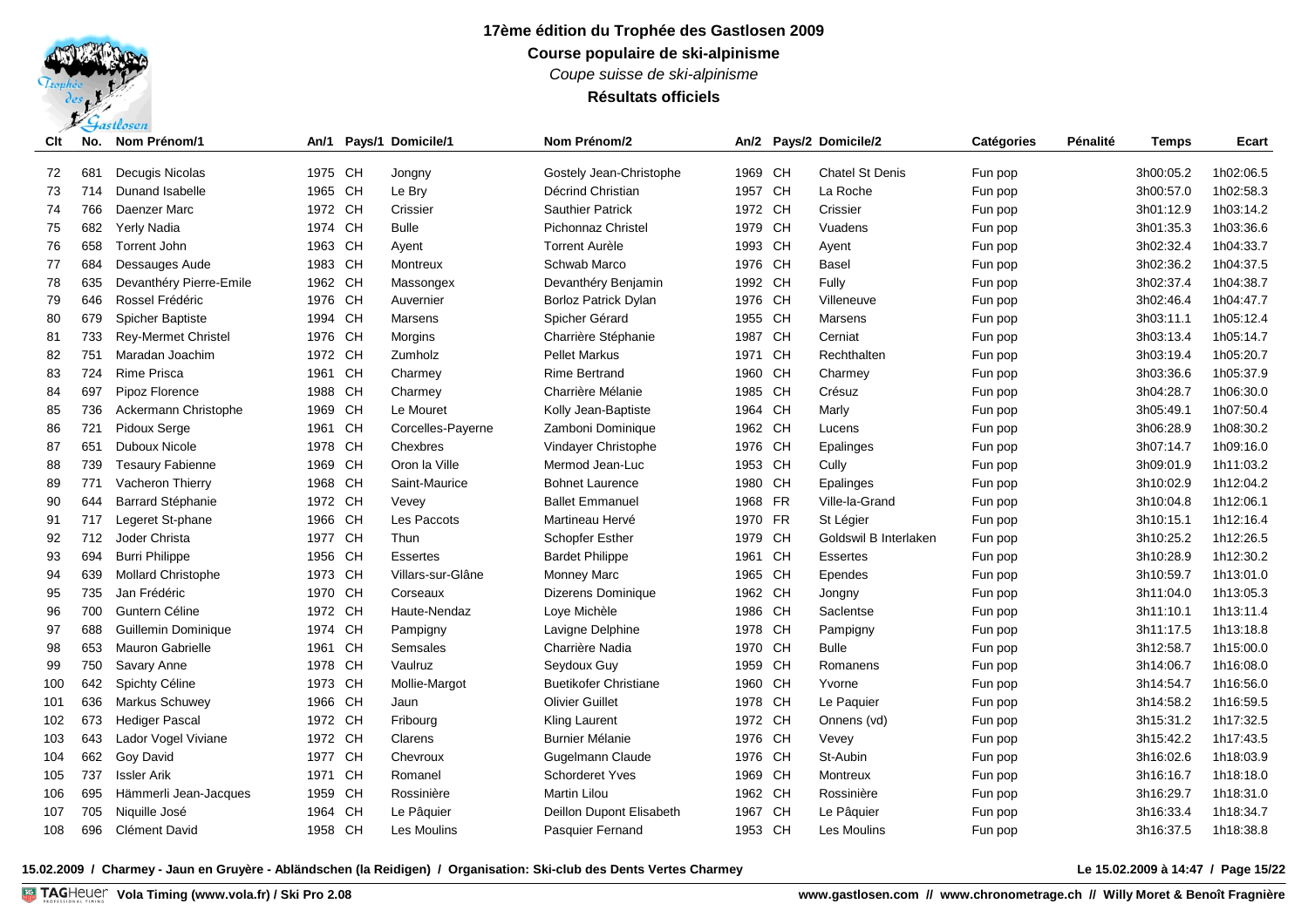*Coupe suisse de ski-alpinisme*

### **Résultats officiels**

| Clt | No. | Nom Prénom/1             | An/1    |           | Pays/1 Domicile/1 | Nom Prénom/2                |         |           | An/2 Pays/2 Domicile/2 | Catégories | Pénalité | <b>Temps</b> | Ecart     |
|-----|-----|--------------------------|---------|-----------|-------------------|-----------------------------|---------|-----------|------------------------|------------|----------|--------------|-----------|
| 109 | 763 | Senn Frédéric            | 1975 CH |           | <b>Brenles</b>    | Demierre Sandra             | 1973 CH |           | Montet                 | Fun pop    |          | 3h16:42.8    | 1h18:44.1 |
| 110 | 689 | Henguely Frédéric        | 1977    | <b>CH</b> | Montreux          | <b>Velten Didier</b>        | 1977 CH |           | Denges                 | Fun pop    |          | 3h16:47.6    | 1h18:48.9 |
| 111 | 670 | <b>Schenk Steeve</b>     | 1970    | CH        | Vallorbe          | Formaz Christian            | 1964    | <b>CH</b> | Orsières               | Fun pop    |          | 3h17:39.8    | 1h19:41.1 |
| 112 | 671 | Vauthy Raymond           | 1958    | <b>CH</b> | Les Cullayes      | Jaquier Marcel              | 1953    | <b>CH</b> | Grandcour              | Fun pop    |          | 3h19:12.1    | 1h21:13.4 |
| 113 | 630 | <b>Roulin Eric</b>       | 1967    | <b>CH</b> | Ependes           | <b>Barras Philippe</b>      | 1969    | <b>CH</b> | Ependes                | Fun pop    |          | 3h19:16.5    | 1h21:17.8 |
| 114 | 773 | Crausaz Michaël          | 1990    | CH        | Villarsiviriaux   | Oberson Jean-Marc           | 1954    | <b>CH</b> | Semsales               | Fun pop    |          | 3h20:57.5    | 1h22:58.8 |
| 115 | 728 | Lacarbonara Nathalie     | 1968    | <b>CH</b> | Sion              | Du Moulin Yolande           | 1960    | <b>CH</b> | Savièze                | Fun pop    |          | 3h22:32.6    | 1h24:33.9 |
| 116 | 645 | <b>Vuadens Nicolas</b>   | 1994    | CH        | St-Légier         | <b>Vuadens Mireille</b>     | 1971    | <b>CH</b> | St-Légier              | Fun pop    |          | 3h23:05.8    | 1h25:07.1 |
| 117 | 768 | Lorenz Christophe        | 1965    | <b>CH</b> | Le Mouret         | Barrale Anne-Laure          | 1970 CH |           | Le Mouret              | Fun pop    |          | 3h24:37.0    | 1h26:38.3 |
| 118 | 740 | <b>Uldry Marc</b>        | 1975    | <b>CH</b> | Châtel-St-Denis   | <b>Kummer Delphine</b>      | 1977 CH |           | Pully                  | Fun pop    |          | 3h25:45.4    | 1h27:46.7 |
| 119 | 755 | <b>Gremaud Pascal</b>    | 1973    | CH        | Torny-le-Grand    | Lauber Alexandre            | 1970 CH |           | Courtepin              | Fun pop    |          | 3h27:02.0    | 1h29:03.3 |
| 120 | 647 | Fournier Karyn           | 1967    | <b>CH</b> | <b>Beuson</b>     | Vouillamoz Caroline         | 1976 CH |           | Baar                   | Fun pop    |          | 3h30:56.5    | 1h32:57.8 |
| 121 | 632 | <b>Matthey Yves</b>      | 1970 CH |           | Maracon           | <b>Hugonnet Christophe</b>  | 1966 CH |           | Pâquier-Montbarry, le  | Fun pop    |          | 3h30:59.7    | 1h33:01.0 |
| 122 | 625 | Pillonel Valérie         | 1971 CH |           | Genève            | Erne Sylvie                 | 1964 CH |           | Genève                 | Fun pop    |          | 3h31:45.1    | 1h33:46.4 |
| 123 | 657 | Dey Daniel               | 1964    | <b>CH</b> | Pringy            | Purro Philippe              | 1959    | <b>CH</b> | Fribourg               | Fun pop    |          | 3h34:03.7    | 1h36:05.0 |
| 124 | 709 | <b>Druey Georges</b>     | 1950    | <b>CH</b> | Epalinges         | <b>Blaser Jean-François</b> | 1963    | <b>CH</b> | Chexbres               | Fun pop    |          | 3h34:18.0    | 1h36:19.3 |
| 125 | 742 | <b>Rey Michel</b>        | 1955    | CH        | Corin-de-la-Crête | Dufour Caroline             | 1984    | <b>CH</b> | Sion                   | Fun pop    |          | 3h34:21.8    | 1h36:23.1 |
| 126 | 762 | Demierre Jacques         | 1974    | <b>CH</b> | Montet            | Debons Nicole               | 1975 CH |           | <b>Bulle</b>           | Fun pop    |          | 3h34:27.0    | 1h36:28.3 |
| 127 | 748 | Pierret Jacques          | 1965    | <b>CH</b> | Corminboeuf       | <b>Buchs Francois</b>       | 1966    | CH        | Corminboeuf            | Fun pop    |          | 3h36:04.1    | 1h38:05.4 |
| 128 | 676 | Spadone Laurence         | 1962 FR |           | Morez             | <b>Falcy Isabelle</b>       | 1967 FR |           | Bois D'Amont           | Fun pop    |          | 3h36:15.0    | 1h38:16.3 |
| 129 | 707 | Hofstetter Stève         | 1980    | <b>CH</b> | Morges            | Dido Sébastien              | 1976    | <b>CH</b> | L'Isle                 | Fun pop    |          | 3h39:14.2    | 1h41:15.5 |
| 130 | 734 | <b>Bapst Sylvain</b>     | 1976    | <b>CH</b> | <b>Bulle</b>      | Agnoli Marc                 | 1974    | <b>CH</b> | <b>Broc</b>            | Fun pop    |          | 3h40:36.3    | 1h42:37.6 |
| 131 | 702 | <b>Testaz Jean-Yves</b>  | 1967    | CH        | Crassier          | Balsiger Mylène             | 1986    | <b>CH</b> | Cheseaux-sur-Lausanne  | Fun pop    |          | 3h40:48.7    | 1h42:50.0 |
| 132 | 777 | Fontannaz Thierry        | 1976    | CH        | Pully             | Noël Véronique              | 1965    | <b>CH</b> | Crissier               | Fun pop    |          | 3h41:49.1    | 1h43:50.4 |
| 133 | 753 | Clerc Christophe         | 1963    | CH        | Rossens           | Clerc Guillaume             | 1989    | <b>CH</b> | Rossens                | Fun pop    |          | 3h42:54.0    | 1h44:55.3 |
| 134 | 741 | Barras Jean-Philippe     | 1975 CH |           | Lausanne          | Horn Virginie               | 1976 CH |           | Saint Sulpice          | Fun pop    |          | 3h43:00.2    | 1h45:01.5 |
| 135 | 720 | <b>Mauron Fabienne</b>   | 1980    | CH        | Vaulruz           | <b>Droux Yves</b>           | 1987    | <b>CH</b> | Vaulruz                | Fun pop    |          | 3h45:13.4    | 1h47:14.7 |
| 136 | 760 | Savoy-Berthoud Patricia  | 1969 CH |           | Attalens          | Genoud Irene                | 1971    | <b>CH</b> | Châtel-St-Denis        | Fun pop    |          | 3h45:58.5    | 1h47:59.8 |
| 137 | 744 | Jaton Lionel             | 1984    | CH        | Chavornay         | Jaton Cédric                | 1982    | CH        | Prilly                 | Fun pop    |          | 3h51:45.3    | 1h53:46.6 |
| 138 | 745 | Jaton Philippe           | 1957    | <b>CH</b> | <b>Bercher</b>    | Varrin Michael              | 1984    | <b>CH</b> | Ecublens               | Fun pop    |          | 3h51:54.9    | 1h53:56.2 |
| 139 | 723 | Koller Dominique         | 1975    | CH        | Dompierre         | <b>Koller Patrick</b>       | 1970    | <b>CH</b> | Montsevelier           | Fun pop    |          | 3h53:12.1    | 1h55:13.4 |
| 140 | 692 | Jakob Michel             | 1974    | <b>CH</b> | <b>Bulle</b>      | <b>Bruchez Marylaure</b>    | 1982    | <b>CH</b> | <b>Bulle</b>           | Fun pop    |          | 4h01:48.7    | 2h03:50.0 |
| 141 | 703 | <b>Monnairon Gilbert</b> | 1956    | <b>CH</b> | <b>Bulle</b>      | Rime Gérard                 | 1965    | <b>CH</b> | <b>Bulle</b>           | Fun pop    |          | 4h04:55.5    | 2h06:56.8 |
| 142 | 704 | <b>Helfer Pascal</b>     | 1972 CH |           | Lausanne          | <b>Chappuis Olivier</b>     | 1977    | <b>CH</b> | Moiry                  | Fun pop    |          | 4h07:36.2    | 2h09:37.5 |
| 143 | 769 | <b>Mayer Christine</b>   | 1960    | <b>CH</b> | Grolley           | Sapin Bertrand              | 1960    | <b>CH</b> | Grolley                | Fun pop    |          | 4h07:43.4    | 2h09:44.7 |
| 144 | 624 | Jean Delacrétaz          | 1954    | <b>CH</b> | Arzier            | Veya Yves                   | 1955    | <b>CH</b> | Grandvaux              | Fun pop    |          | 4h10:39.4    | 2h12:40.7 |
| 145 | 633 | Davet Laurent            | 1971 CH |           | La Tour-de-Trême  | Kolly Sophie                | 1981    | <b>CH</b> | La Tour-de-Trême       | Fun pop    |          | 4h12:57.5    | 2h14:58.8 |

**15.02.2009 / Charmey - Jaun en Gruyère - Abländschen (la Reidigen) / Organisation: Ski-club des Dents Vertes Charmey Le 15.02.2009 à 14:47 / Page 16/22**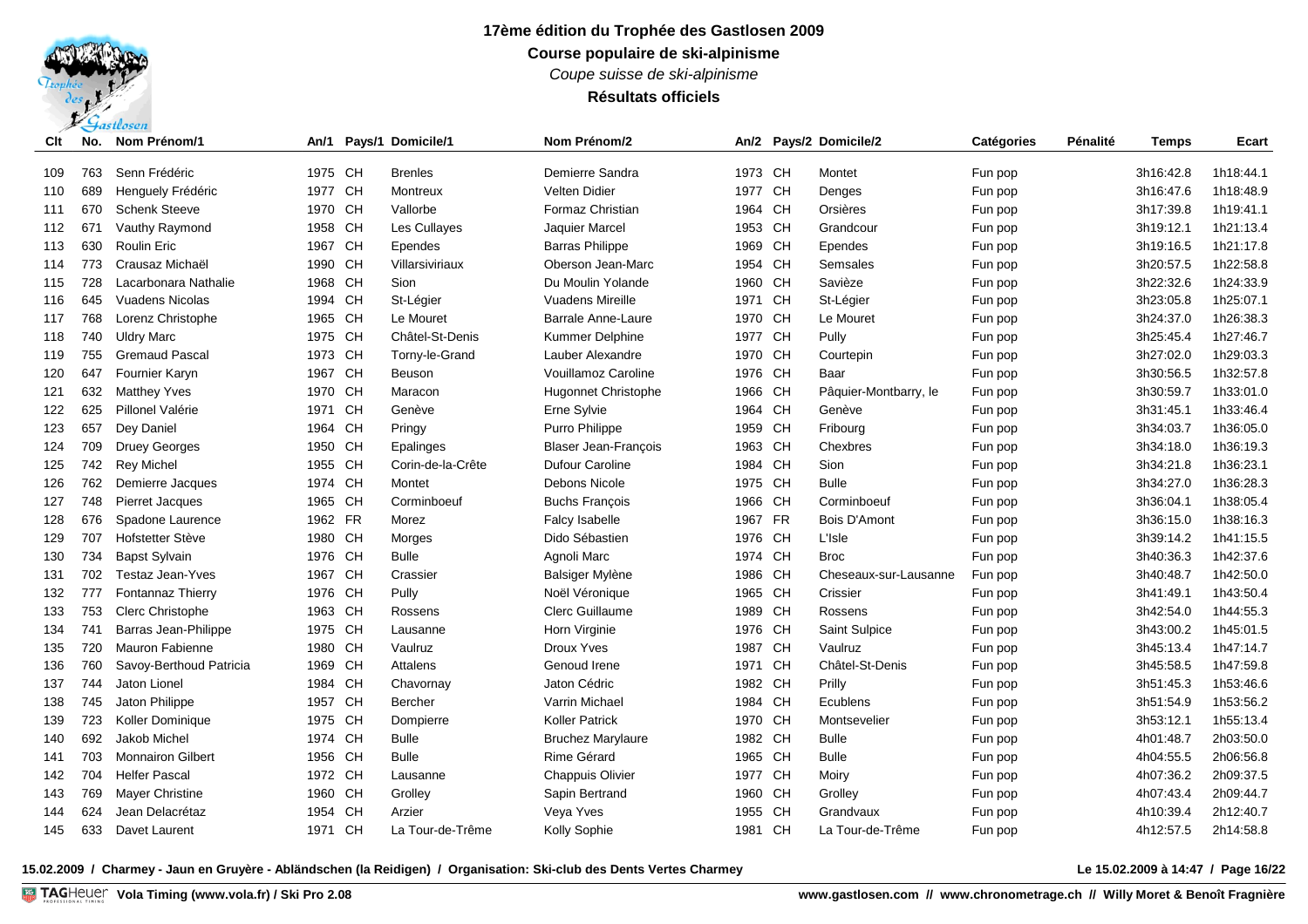$\mathcal{L}$  actlescent

**Course populaire de ski-alpinisme** *Coupe suisse de ski-alpinisme*

**Résultats officiels**

|  | Clt No. Nom Prénom/1          |         | An/1 Pays/1 Domicile/1 | Nom Prénom/2 |         | An/2 Pavs/2 Domicile/2 | Catégories | Pénalité | <b>Temps</b> | Ecart     |
|--|-------------------------------|---------|------------------------|--------------|---------|------------------------|------------|----------|--------------|-----------|
|  | 146 765 Défago Gaudin Valérie | 1971 CH | Crans-Près-Céligny     | Piaget Laure | 1968 CH | Arzier                 | Fun pop    |          | 4h31:12.6    | 2h33:13.9 |

**15.02.2009 / Charmey - Jaun en Gruyère - Abländschen (la Reidigen) / Organisation: Ski-club des Dents Vertes Charmey Le 15.02.2009 à 14:47 / Page 17/22**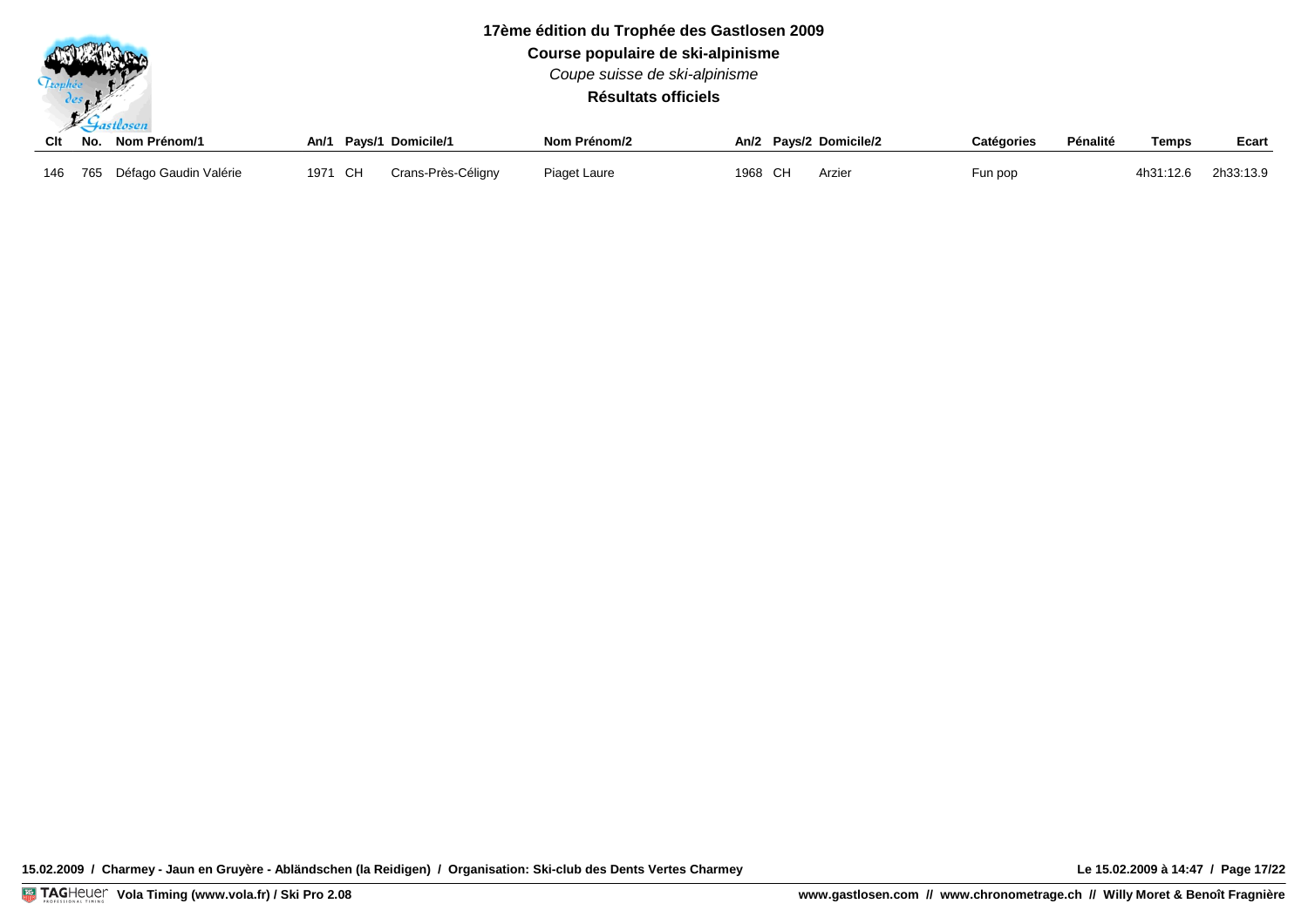

**Course populaire de ski-alpinisme**

*Coupe suisse de ski-alpinisme*

**Résultats officiels**

| Clt | No. | $\mathcal{P}$ . The second second second second second second second second second second second second second second second second second second second second second second second second second second second second second sec<br>Nom Prénom/1 | An/1    | Pays/1 Domicile/1 | Nom Prénom/2 |   | An/2 Pays/2 Domicile/2 | Catégories | Pénalité | Temps     | Ecart  |
|-----|-----|----------------------------------------------------------------------------------------------------------------------------------------------------------------------------------------------------------------------------------------------------|---------|-------------------|--------------|---|------------------------|------------|----------|-----------|--------|
|     |     | Cadettes (1989 - 1994) Parcours B / Individuel                                                                                                                                                                                                     |         |                   |              |   |                        |            |          |           |        |
|     |     | 852 Meyer Marion                                                                                                                                                                                                                                   | 1992 CH | Bulle             |              | 0 |                        | Cadettes   |          | 2h35:43.6 |        |
|     | 851 | Pricam Alexia                                                                                                                                                                                                                                      | 1992 CH | <b>Bursins</b>    |              | 0 |                        | Cadettes   |          | 2h38:17.6 | 2:34.0 |
|     | 853 | Eigenheer Floriane                                                                                                                                                                                                                                 | 1990 CH | Les Haudères      |              | 0 |                        | Cadettes   |          | 2h43:56.9 | 8:13.3 |

**15.02.2009 / Charmey - Jaun en Gruyère - Abländschen (la Reidigen) / Organisation: Ski-club des Dents Vertes Charmey Le 15.02.2009 à 14:47 / Page 18/22**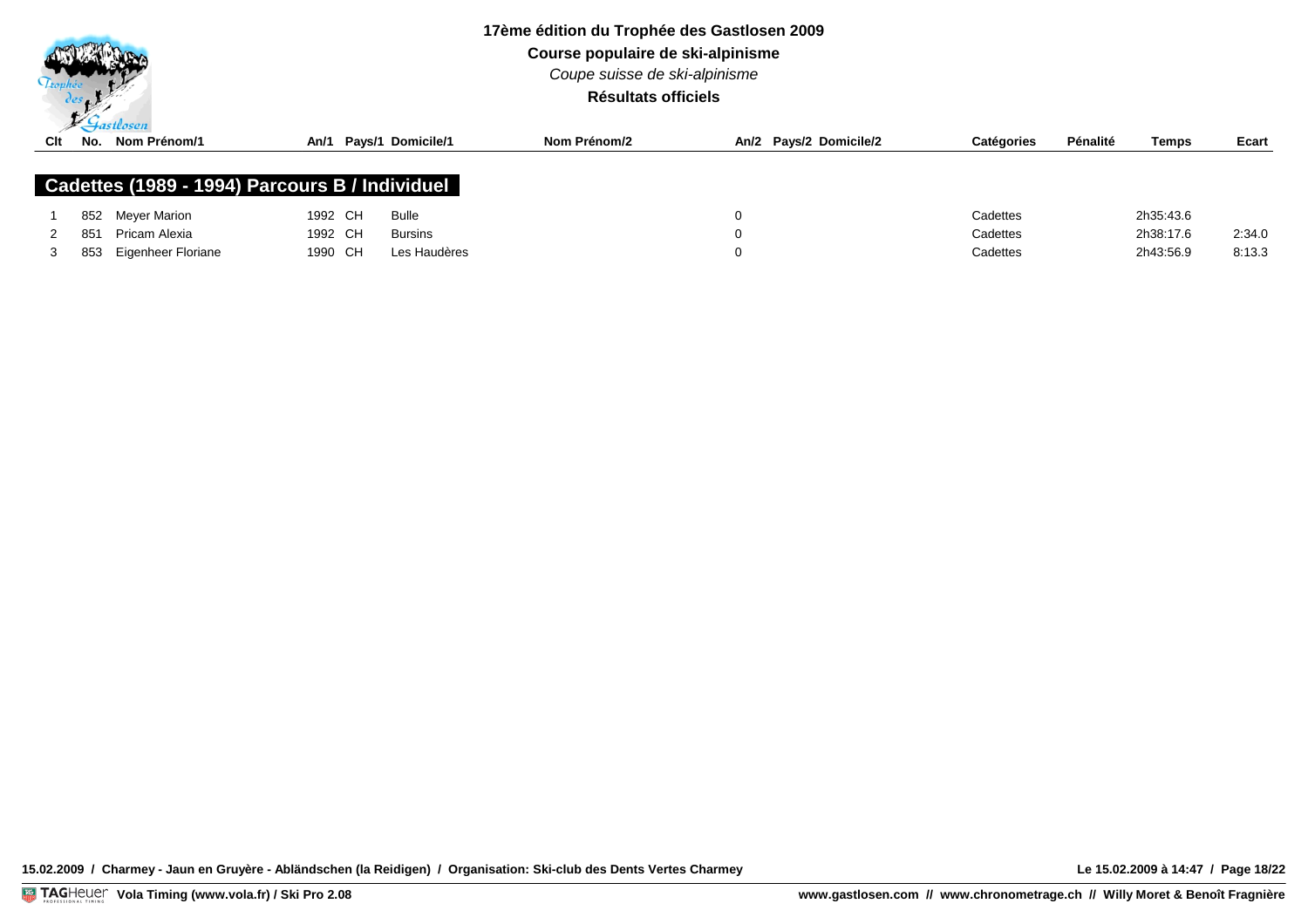

**Course populaire de ski-alpinisme**

*Coupe suisse de ski-alpinisme*

## **Résultats officiels**

| Clt | No. | Nom Prénom/1                              | An/1    |    | Pays/1 Domicile/1   | Nom Prénom/2           |         | An/2 Pays/2 Domicile/2 | <b>Catégories</b> | Pénalité | Temps     | Ecart     |
|-----|-----|-------------------------------------------|---------|----|---------------------|------------------------|---------|------------------------|-------------------|----------|-----------|-----------|
|     |     | Juniors (1989 - 1994) Parcours B / Equipe |         |    |                     |                        |         |                        |                   |          |           |           |
|     | 824 | Brodard Cédric                            | 1990 CH |    | La Roche            | <b>Borcard Didier</b>  | 1989 CH | Grandvillard           | Juniors           |          | 1h59:19.6 |           |
| 2   | 835 | Moulin Vincent                            | 1991    | CH | St-Gingolph         | <b>Dubosson Maxime</b> | 1992 CH | Collombey              | Juniors           | 30.0     | 2h03:29.4 | 4:09.8    |
| 3   | 825 | <b>Burnier Alexandre</b>                  | 1992 CH |    | Blonay              | <b>Bernard Steve</b>   | 1991 CH | Lavey-Village          | Juniors           |          | 2h07:55.1 | 8:35.5    |
|     | 833 | Arnold Iwan                               | 1991 CH |    | Simplon Dorf        | Arnold Flavio          | 1993 CH | Simplon Dorf           | Juniors           |          | 2h19:09.7 | 19:50.1   |
| 5.  | 830 | Charvoz Thomas                            | 1992 CH |    | Ovronnaz            | Carron Pierre-Elie     | 1992 CH | Fully                  | Juniors           |          | 2h30:17.4 | 30:57.8   |
| 6   | 828 | Mooser Michael                            | 1989 CH |    | Jaun                | <b>Buchs Sven</b>      | 1991 CH | Im Fang                | Juniors           |          | 2h37:02.3 | 37:42.7   |
|     | 829 | Wicky Jonas                               | 1989 CH |    | Tafers              | Gugler Yvan            | 1990 CH | Tentlingen             | Juniors           |          | 2h41:47.9 | 42:28.3   |
| 8   | 832 | Michel Sylvain                            | 1991 CH |    | Farvagny            | Yerly Gérémy           | 1989 CH | Farvagny               | Juniors           |          | 2h52:10.1 | 52:50.5   |
| 9   | 827 | Wyssmuller Loric                          | 1992 CH |    | Riaz                | Theraulaz Kevin        | 1991 CH | Pont-la-Ville          | Juniors           |          | 2h55:41.2 | 56:21.6   |
| 10  | 834 | Schenker Nicolas                          | 1992 CH |    | Fribourg            | Epiney Jérome          | 1993 CH | Fribourg               | Juniors           |          | 3h18:17.2 | 1h18:57.6 |
| 11  | 831 | Guex Benoît                               | 1991    | CH | Matran              | Pingeon Cédric         | 1990 CH | Matran                 | Juniors           |          | 3h47:16.1 | 1h47:56.5 |
| 12  | 821 | Barbey Sébastien                          | 1991    | CH | Vuisternens-En-Ogoz | Marchon David          | 1992 CH | Gumefens               | Juniors           |          | 3h48:12.9 | 1h48:53.3 |

**15.02.2009 / Charmey - Jaun en Gruyère - Abländschen (la Reidigen) / Organisation: Ski-club des Dents Vertes Charmey Le 15.02.2009 à 14:47 / Page 19/22**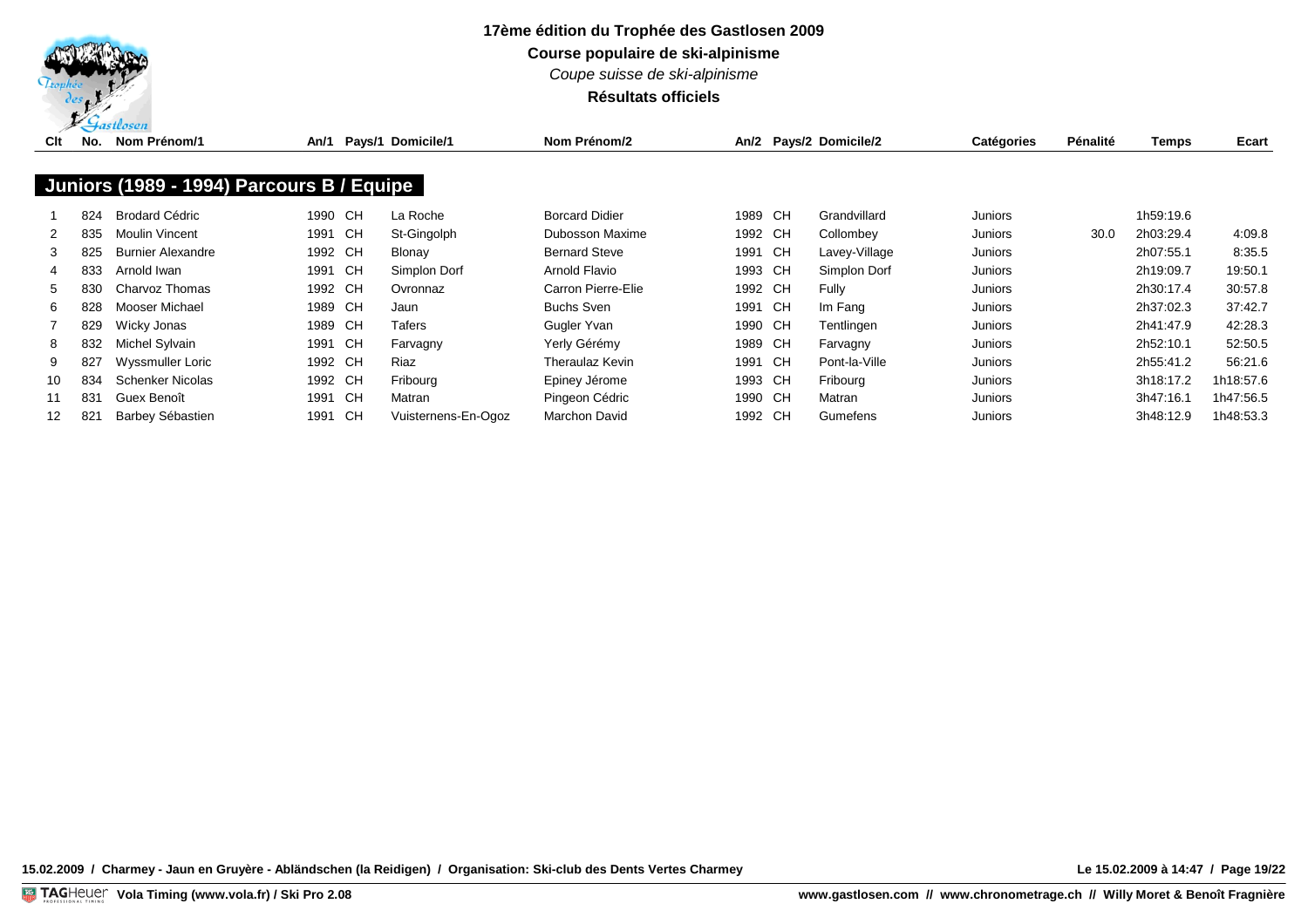

**Course populaire de ski-alpinisme**

*Coupe suisse de ski-alpinisme*

### **Résultats officiels**

| Clt   | No. | Nom Prénom/1                           |         | An/1 Pays/1 Domicile/1 | Nom Prénom/2 | An/2 Pavs/2 Domicile/2 | <b>Catégories</b> | Pénalité | <b>Temps</b> | Ecart     |
|-------|-----|----------------------------------------|---------|------------------------|--------------|------------------------|-------------------|----------|--------------|-----------|
|       |     |                                        |         |                        |              |                        |                   |          |              |           |
|       |     | <b>Belges, Parcours A / Individuel</b> |         |                        |              |                        |                   |          |              |           |
|       | 611 | <b>Dhondt Didier</b>                   | 1966 BE | Lovendegem             |              |                        | <b>Belges</b>     |          | 3h18:00.9    |           |
|       | 615 | <b>Kerckhof Francis</b>                | 1974 BE | Izegem                 |              |                        | <b>Belges</b>     |          | 3h43:41.5    | 25:40.6   |
|       | 614 | <b>Hanssens Patrick</b>                | 1956 BE | Ronsele-Zomergem       |              |                        | <b>Belges</b>     |          | 4h14:57.9    | 56:57.0   |
|       | 612 | Bosschaert Jan                         | 1962 BE | Bellem                 |              |                        | <b>Belges</b>     |          | 4h32:37.6    | 1h14:36.7 |
| $5 -$ | 613 | Van Herreweghe Thomas                  | 1968 BE | Bellem                 |              |                        | Belges            |          | 4h33:22.9    | 1h15:22.0 |

**15.02.2009 / Charmey - Jaun en Gruyère - Abländschen (la Reidigen) / Organisation: Ski-club des Dents Vertes Charmey Le 15.02.2009 à 14:47 / Page 20/22**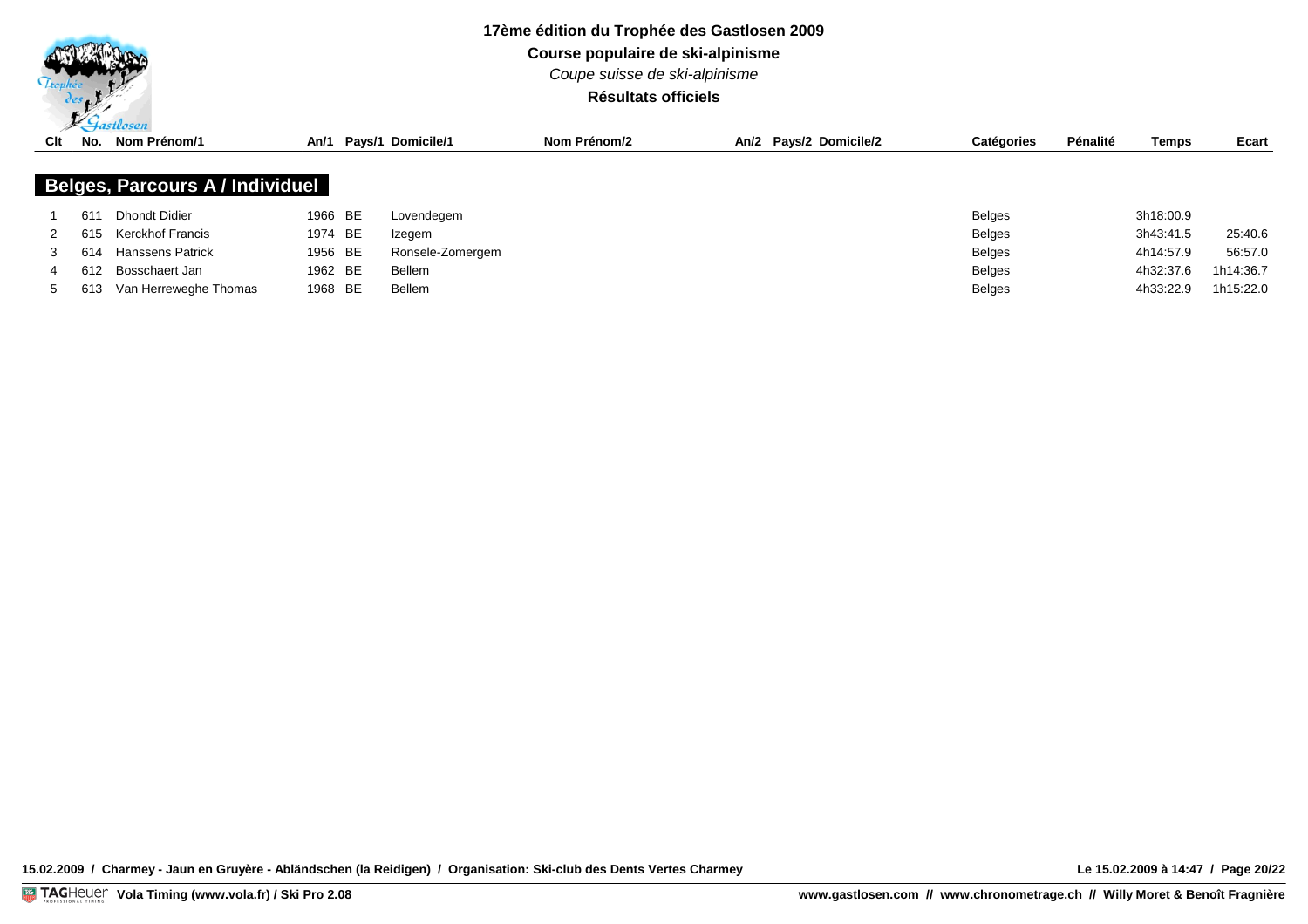

**Course populaire de ski-alpinisme**

*Coupe suisse de ski-alpinisme*

## **Résultats officiels**

| Clt | No.  | $\sqrt{u}$ suvsen<br>Nom Prénom/1 |         | An/1 Pays/1 Domicile/1 | Nom Prénom/2            |         | An/2 Pays/2 Domicile/2 | <b>Catégories</b> | Pénalité | <b>Temps</b> | Ecart   |
|-----|------|-----------------------------------|---------|------------------------|-------------------------|---------|------------------------|-------------------|----------|--------------|---------|
|     |      | <b>Equipes non classées</b>       |         |                        |                         |         |                        |                   |          |              |         |
|     | 722. | Hoffmann Damien                   | 1967 CH | Oron-la-Ville          | <b>Mischler Maurice</b> | 1966 CH | Epalinges              | Fun pop           |          | 2h56:35.4    |         |
|     | 686  | Bernet Guy                        | 1963 CH | <b>Bramois</b>         | Antonin Jacques         | 1969 CH | Vétroz                 | Fun pop           |          | 3h20:44.9    | 24:09.5 |
|     | 131  | Blum Frédéric                     | 1977 CH | Flendruz               | Lavenne Hervé           | 1966 CH | Rossens                | <b>Seniors</b>    |          | 3h56:15.2    | 59:39.8 |

**15.02.2009 / Charmey - Jaun en Gruyère - Abländschen (la Reidigen) / Organisation: Ski-club des Dents Vertes Charmey Le 15.02.2009 à 14:47 / Page 21/22**